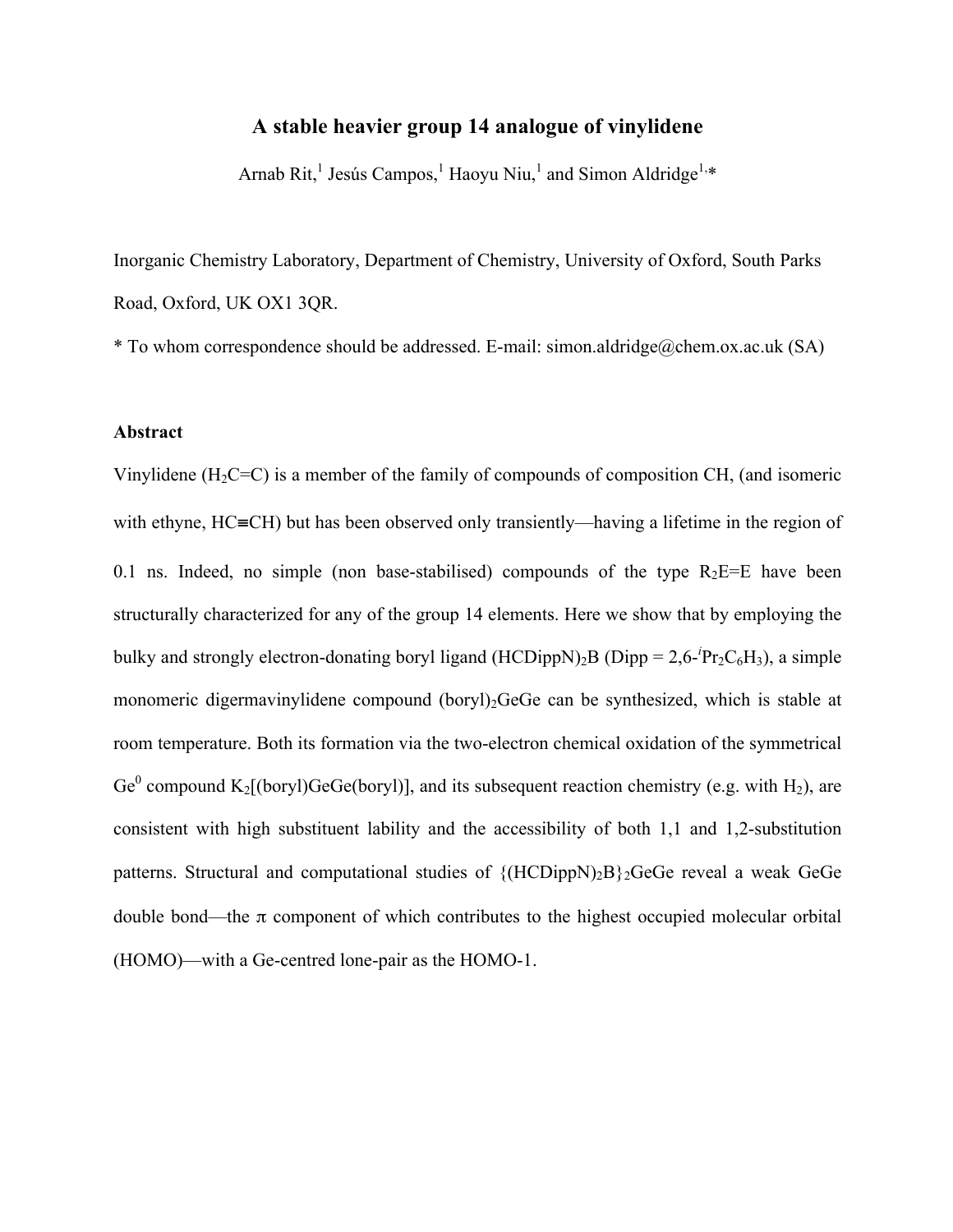#### **Main Text**

 Compounds of empirical composition CH have played key roles in establishing theories of chemical bonding central to our understanding of structure and reactivity.<sup>1</sup> These include ethyne (HC≡CH) containing archetypal C-C  $\sigma$  and  $\pi$  bonds,<sup>2</sup> and the prototype aromatic system benzene,<sup>3</sup> as well as pseudo Jahn-Teller distorted cyclobutadiene,<sup>4</sup> and the highly strained, but kinetically inert cubane,  $C_8H_8$ <sup>5</sup> Analogues of a number of these systems featuring other group 14 elements have also proved to be synthetically accessible,<sup>6-9</sup> with the contrasting geometric and electronic structures adopted by the heavier analogues of alkynes, for example, providing a rationale for their unusual 'transition metal like' reactivity.<sup>10</sup> While the alkyne form of  $C_2H_2$  is thus well established, the alternative methylidene carbene (vinylidene) isomer,  $H<sub>2</sub>CC$ , has not been isolated and structurally characterized, being known to exist only as a transient species under high vacuum and/or high temperature conditions.<sup>11-13</sup> The 1,2-migration of a hydrogen atom to generate ethyne is calculated to be highly exothermic and to occur via a very low energetic barrier (ca. 10 kJ mol<sup>-1</sup>); as such the lifetime of H<sub>2</sub>CC is very short (ca. 10<sup>-10</sup> s).<sup>14-17</sup> Formal replacement of H with F yields difluorovinylidene,  $F<sub>2</sub>CC$  for which the calculated kinetic barrier to isomerization is significantly higher (ca. 150 kJ mol<sup>-1</sup>), and which can therefore be generated and spectroscopically investigated in an argon matrix at temperatures up to 15 K.<sup>18</sup> 'Free' vinylidene systems which are stable at temperatures close to ambient are, however, unknown, with structural characterization of  $H_2CC$  systems relying instead on coordination to a transition metal as a trapping strategy.<sup>12</sup>

In the case of heavier analogues of ethyne,  $E_2H_2$  (E = Si-Pb), the linear alkyne-like structure (isomer **A**, Figure 1) is calculated to lie relatively high in energy, reflecting the reduced strength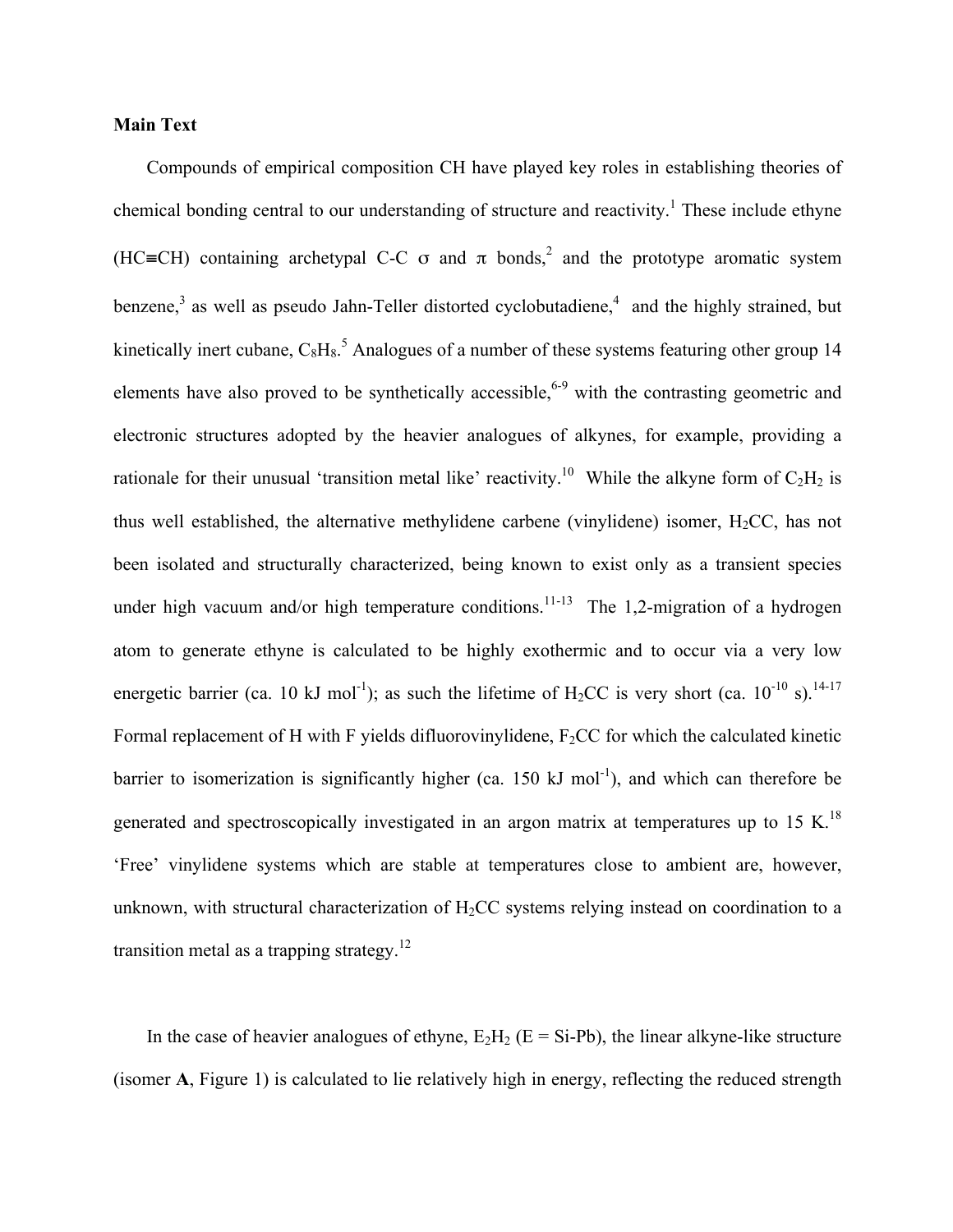of E-E  $\pi$  bonds (and increased doublet-quartet separation for the EH 'monomer' unit) on descending Group 14. Alternative *trans*-bent (**B**), vinylidene (**E**), and other isomers incorporating bridging hydrogen atoms (**C** and **D**) are predicted to be closer to the energetic minimum.<sup>19-23</sup> Consistently, vinylidene structures have been suggested by high resolution laser spectroscopy/*ab initio* calculations for the transient species  $H_2C=E$  ( $E = Si$ ,  $Ge$ ), while a hydridebridged structure has been proposed for  $Si<sub>2</sub>H<sub>2</sub>$  based on rotational spectra obtained at 73 K.<sup>24,25</sup> Incorporation of highly sterically demanding substituents, rather than H, however, distorts the potential energy landscape to the extent that only the relatively unhindered 1,2-disubstituted *trans*-bent geometry (**B**) has been realized among structurally characterized derivatives.<sup>6,7,26-29</sup> The alternative 1,1 (vinylidene) isomer **E** features a highly electronically and sterically unsaturated Group 14 center in the 2-position which is prone to reaction with Lewis bases, and this strategy has recently been exploited by Scheschkewitz,  $30,31$  and by Fillipou to generate Nheterocyclic carbene stabilized heavier vinylidenes.<sup>32,33</sup> To our knowledge, however, no simple structurally characterized systems of the type  $R_2EE$  have been reported for any of the Group 14 elements.

*Trans*-bent dimetallyne systems REER  $(E = Si-Pb)$  are unique in being the only isolable heavier group 14 compounds of composition  $E_2 R_2$ <sup>6,7</sup> such systems also constitute a landmark in small molecule activation chemistry as the first main group molecules capable of the ambient temperature activation of H<sub>2</sub> (for E = Ge).<sup>34</sup> To date, dimetallyne compounds have been reported in conjunction with bulky aryl, silyl and amido R substituents.<sup>26-29,35-39</sup> We have recently been utilizing sterically encumbered boryl ligands (predominantly  $(HCDippN)_{2}B$ , where  $Dipp = 2.6$ *i* Pr2C6H3) to support main group compounds featuring unusual coordination numbers and/or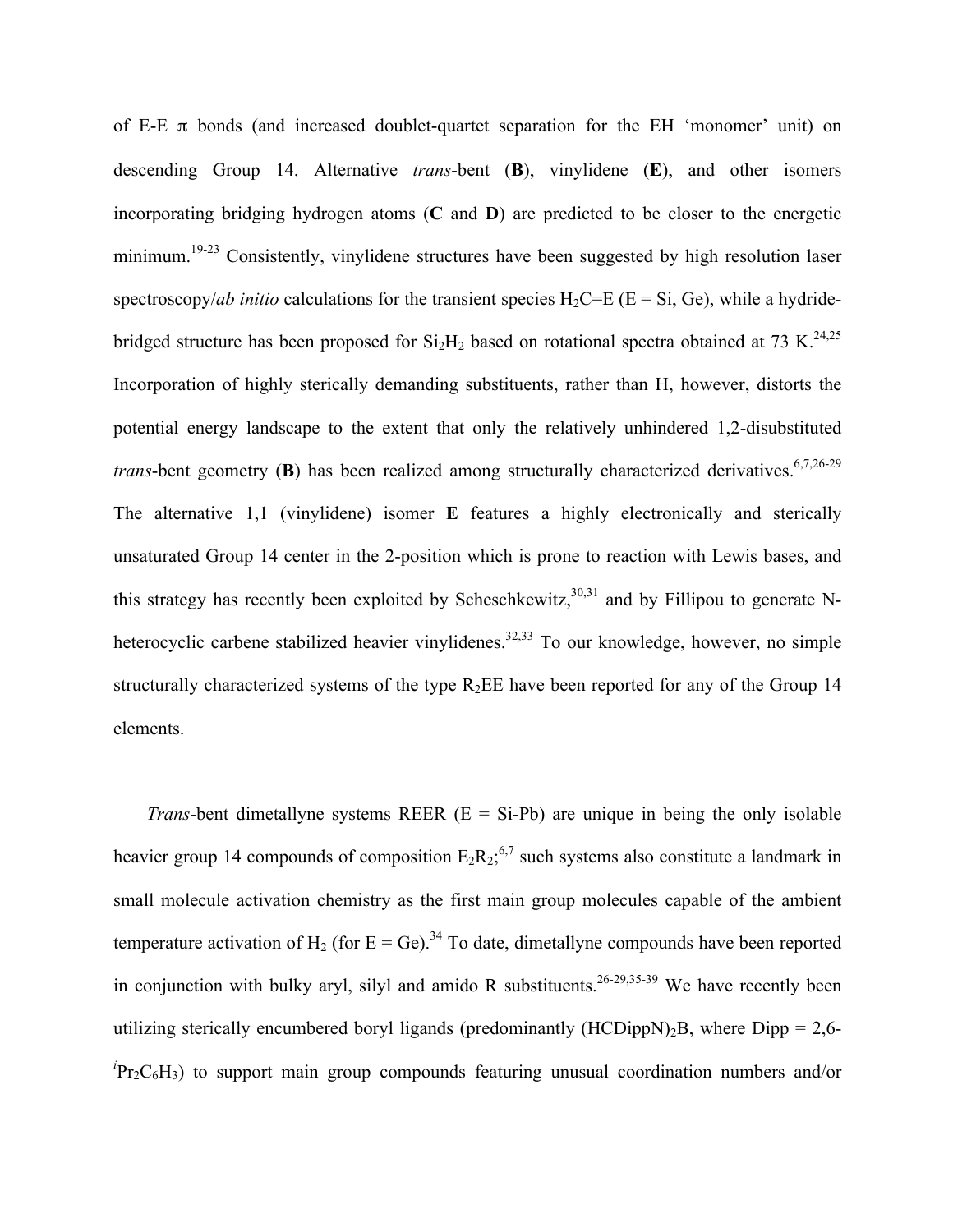oxidation states.<sup>40,41</sup> The extremely strong  $\sigma$ -donor capabilities of this ligand class dictate much of the chemistry of its complexes: elevated HOMO (highest occupied molecular orbital) energies and enhanced reactivity towards small molecule activation are features of low-valent borylsubstituted main group compounds. $40,42$  As such, we set out to explore the synthetic and reaction chemistry of dimetallyne systems with  $R =$  boryl; in doing so we reveal the potential for labile metal-to-metal transfer of the boryl group and the synthesis of first stable group 14 vinylidene compound,  $(boryl)$ <sub>2</sub>Ge=Ge.

#### **Results and Discussion**

**Syntheses.** The N-heterocyclic carbene (NHC) stabilized (boryl)germanium(II) chloride,  $(IPr<sub>2</sub>Me<sub>2</sub>)$ GeCl{B(NDippCH)<sub>2</sub>} (1, where  $I<sup>Pr2Me2</sup> = 1,3$ -diisopropyl-4,5-dimethylimidazolylidene; see Supplementary Figure 14) is readily synthesized from  $(I^{Pr2Me2})$ GeCl<sub>2</sub> and  $(thf<sub>2</sub>Li{B(NDippCH)<sub>2</sub>}<sup>43,44</sup>$  and is susceptible to reduction chemistry leading to the formation of Ge-Ge bonds (Figure 2). Thus, the reaction of 1 with the  $Mg<sup>I</sup>$  dimer [ ${H C (MeC MesN)_2} Mg<sub>I</sub>$ (Mes = 2,4,6-Me<sub>3</sub>C<sub>6</sub>H<sub>2</sub>)<sup>45</sup> yields the unsymmetrical mono NHC-stabilized digermyne  $(I^{Pr2Me2})$ {(HCDippN)<sub>2</sub>B}GeGe{B(NDippCH)<sub>2</sub>} (2; see Supplementary Figure 15), while the corresponding reaction under forcing conditions with excess potassium metal (or potassium graphite) generates the more highly reduced, formally  $Ge^0$  $Ge^0$  compound  $K_2[\{(HCDippN)_2B\}GeGe{B(NDippCH)_2}\}]$  (3; Figure 3). Each of these compound types finds precedent in the corresponding chemistry of terphenyl-substituted Ge<sub>2</sub> systems,  $46,47$  and descriptions of both **2** and **3** as featuring formal Ge=Ge double bonds are consistent with the Ge-Ge distances measured by X-ray crystallography (2.275(1), 2.392(1) Å, respectively). Thus, similar bond lengths have been found for  $(^tBuNC)Ar'GeGeAr'$   $(2.343(1)$   $\rm \AA)^{46}$  and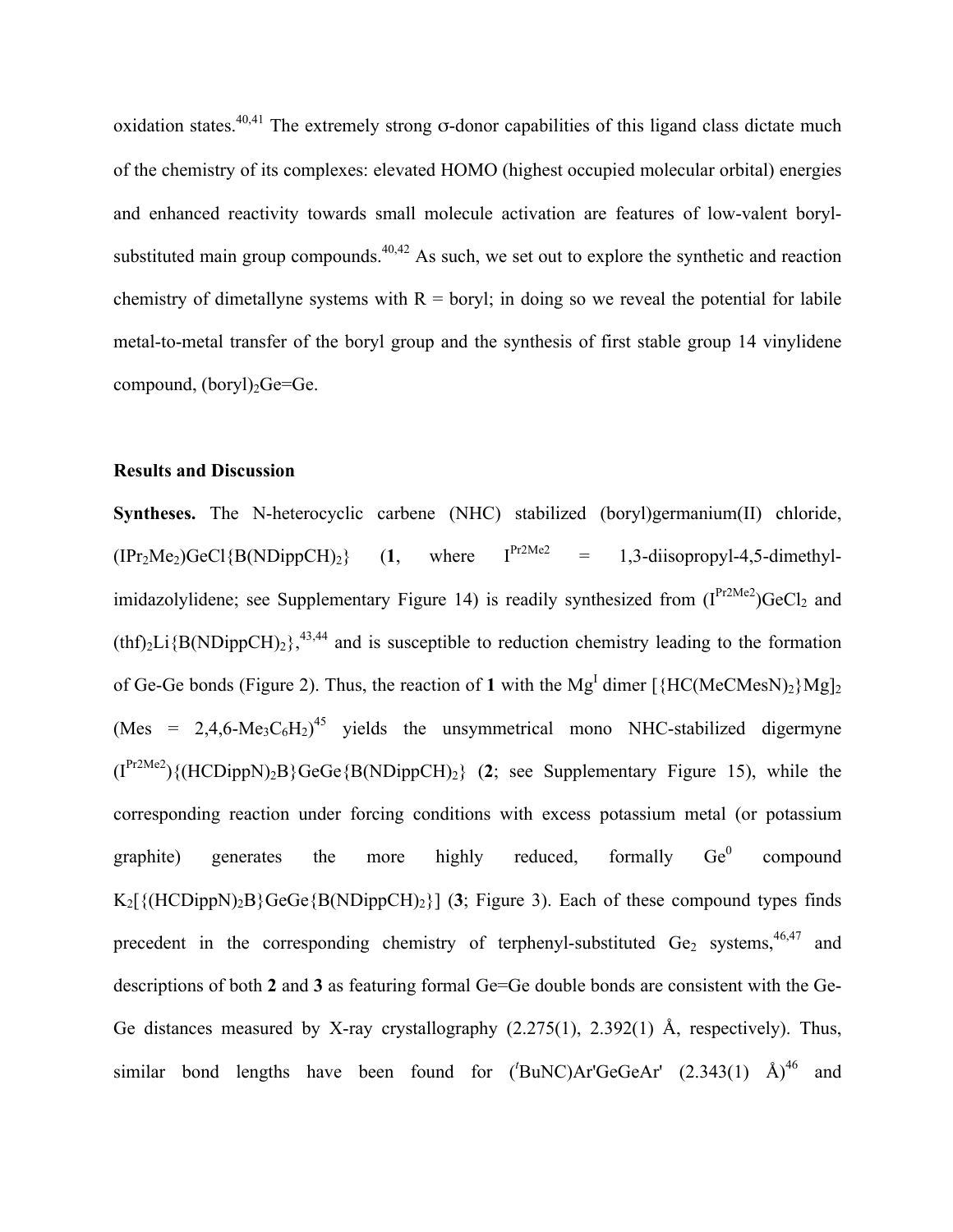$K_2[Ar^*GeGeAr^*]$  (2.391(1) Å),<sup>46</sup> while the product of the reaction of 2 with dihydrogen,  $(I^{Pr2Me2})$ {(HCDippN)<sub>2</sub>B}GeGe(H)<sub>2</sub>{B(NDippCH)<sub>2</sub>} (4; see Supplementary Figure 16), features a Ge-Ge single bond and a correspondingly longer separation  $(2.453(4)$  Å)<sup>33</sup> [Ar' = C<sub>6</sub>H<sub>3</sub>-2,6- $(C_6H_3{}^iPr_2-2,6)$ ; Ar<sup>\*</sup> =  $C_6H_3-2,6$ - $(C_6H_2{}^iPr_3-2,4,6)$ ].

 Attempted removal of the remaining carbene donor from **2** by the use of strong Lewis acids (such as  $B(C_6H_5)$ <sub>3</sub> and  $B(C_6F_5)$ <sub>3</sub>) proved unsuccessful, so attempts were made to synthesize a neutral, donor-free system of stoichiometry  $Ge_2(boryl)_2$  by the oxidation of the dianionic component of **3**. Accordingly, reaction with two equivalents of  $[Cp_2Fe][BAr^f]$  (Ar<sup>f</sup> =  $C_6H_3(CF_3)_2-3,5$ ) in benzene-d<sub>6</sub> solution proceeds quantitatively (as determined by *in situ* multinuclear NMR measurements) generating a species featuring a single boryl ligand environment. Similar chemistry can be effected using the triphenylcarbenium (trityl) oxidant,  $[Ph_3C][B(C_6F_5)_4]$ , and in this case the product  $\{(HCDippN)_2B\}_2$ GeGe (5) can be crystallized from pentane solution (in 60-70% yield) and characterized by X-ray crystallography (Figure 3) in addition to standard spectroscopic and analytical methods.

**Structural characterization of digermavinylidene 5.** In contrast to the corresponding arylsubstituted systems, **5** is shown crystallographically to feature a unique 1,1-disubstitution pattern about the  $Ge<sub>2</sub>$  fragment, with  $Ge(2)$  being covalently linked only to the other germanium center,  $Ge(1)$ . No evidence is obtained from either crystallography (difference Fourier map) or <sup>1</sup>H NMR spectroscopy for the presence of any hydrogen atoms attached to Ge(2). Moreover, in contrast to the geometry observed for digermene systems,  $X_2GeGeX_2$ , the four atoms defining the  $X_2GeGe$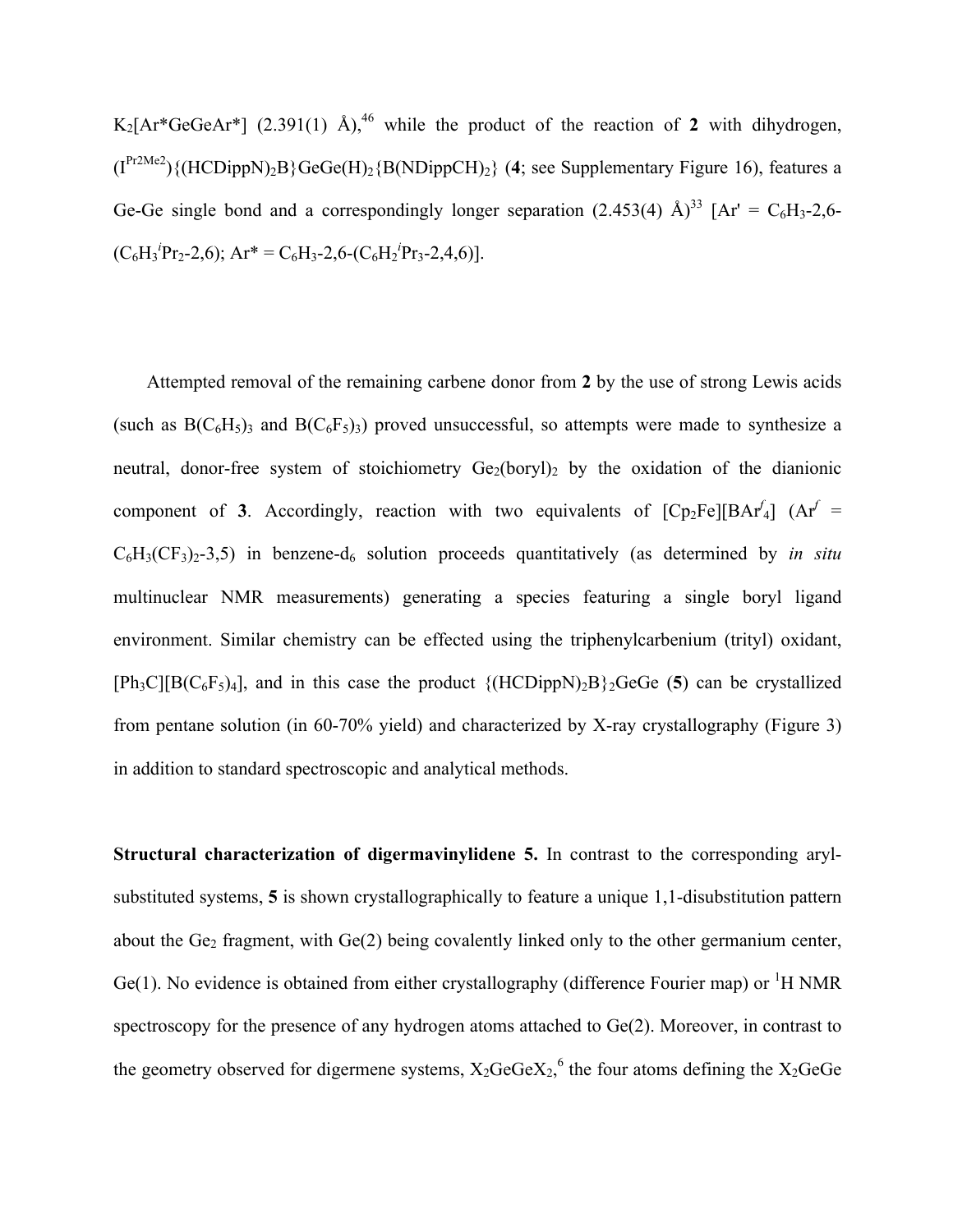unit in **5** (i.e. Ge(1), Ge(2), B(1) and B(2)) lie within a single plane (largest out-of-plane deviation = 0.03 Å). The Ge(1)-B distances (2.033(2) Å) are consistent with those measured for other boryl complexes featuring three-coordinate germanium (e.g. 2.057(4) Å for **2**); as with **2** and **3**, the Ge-Ge distance  $(2.312(1)$  Å) is within the range expected for a Ge=Ge double bond.<sup>6</sup> Of additional note regarding the solid state structure of **5** is the relatively close approach of one of the flanking aryl rings of each of the boryl ligands to the one-coordinate germanium centre, Ge(2). These are characterized by contacts of 2.904(2) and 2.917(2) Å, and a marked 'canting' of the boryl ligand heterocycle in each case to one side of the Ge-B bond (leading, for example, to disparate Ge(1)-B(1)-N angles of 116.3(1) and 139.9(1)<sup>o</sup>). These structural observations are thought to be linked to the presence of weak stabilizing interactions involving the flanking arene  $\pi$  systems and the formally vacant in-plane p orbital at Ge(2) (vide infra).

Evidence for the retention of these weak  $\pi$  interactions in solution is obtained from variable temperature  ${}^{1}H$  NMR measurements. At room temperature only one signal corresponding to the boryl heterocycle backbone CH of 5 is observed, together with one <sup>*i*</sup>Pr CH and two <sup>*i*</sup>Pr CH<sub>3</sub> resonances for the  $C_6H_3{}^iPr_2-2,6$  groups. Cooling a solution in toluene-d<sub>8</sub> to below 213 K, however, results in splitting of each of these signals (see Supplementary Figure 8), consistent with a lower symmetry structure akin to that observed in the solid state (and slow fluxional interconversion on the NMR timescale). From these measurements a value for  $\Delta G^{\ddagger}$  can be obtained which defines an upper limit for the energy associated with the Ge(2)-arene π interactions (43 kJ mol<sup>-1</sup>).<sup>48</sup> From a mechanistic perspective, this barrier is closely comparable to the energy calculated by DFT methods for a mono-bridged  $Ge(\mu$ -boryl) $Ge(boryl)$  transition state (akin to structure **C**, Figure 1) describing the transfer of one boryl ligand between the germanium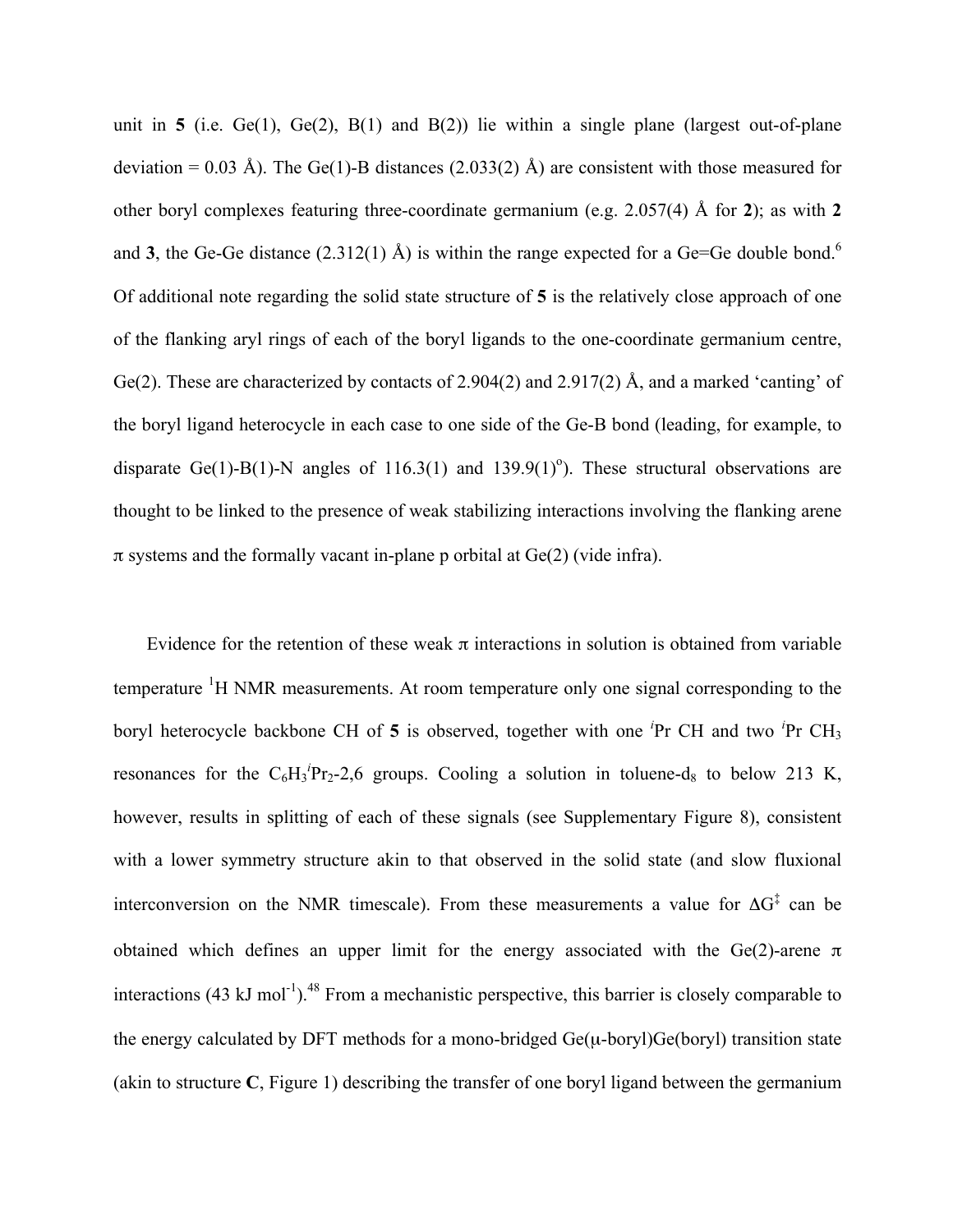centres (40 kJ mol<sup>-1</sup>; Supplementary Figure 21). As such, a plausible mechanism for the observed fluxionality involves shuttling of a boryl ligand along the  $Ge<sub>2</sub>$  vector.

**Electronic structure of 5.** The 1,1-disubstituted structure of **5** observed both in the solid state and in hydrocarbon solution is in line with the results of Density Functional Theory calculations (including dispersion) which reveal that the digermavinylene isomer is ca. 10 kJ mol<sup>-1</sup> more stable than the alternative (*trans*-bent) 1,2 system. While these data imply that the energetic difference between the two substitution patterns is small, this idea is consistent with the observed reactivity of **5** (vide infra), and it is noteworthy that our calculations carried out using the same method, for related terphenyl systems, Ge<sub>2</sub>Ar'<sub>2</sub>, show that the corresponding *trans*-bent isomer is more stable by  $>100$  kJ mol<sup>-1,49</sup> The molecular orbital occupancy for 5 is consistent with a singlet  $({}^{1}A_{1})$  ground state, in line with its observed diamagnetism, and with predictions made for both the parent vinylidene  $H_2C=C$  and its digermanium analogue  $H_2Ge=Ge$  (Figure 4).<sup>15,19,21,22</sup> However, the ordering of key molecular orbitals for 5 differs from that found in  $H_2C=C$  (for which the highest occupied molecular orbital, HOMO, is the C-centered lone pair).<sup>50</sup> The HOMO for **5** (at -3.79 eV) is the GeGe  $\pi$  bond, with the HOMO-1 (at -4.70 eV) possessing the predominant Ge(2)-centered lone pair character. These differences are in line with expectations of E-E  $\pi$  bond strengths on descending group 14, i.e. with the much more weakly stabilized (higher lying) nature of the Ge-Ge  $\pi$ -bonding molecular orbital than its C-C counterpart.<sup>6</sup> In common with  $H_2C=C$ , however, the lowest unoccupied molecular orbital (LUMO; -2.24 eV) is the formally vacant  $Ge(2)$  p $\pi$  orbital which lies in the B<sub>2</sub>GeGe plane (and points towards the flanking aryl  $\pi$  systems), with the Ge-Ge  $\pi^*$  orbital (the LUMO+1) being a further 0.27 eV higher in energy. Accordingly, the electronic spectrum of **5** (Supplementary Figure 13) contains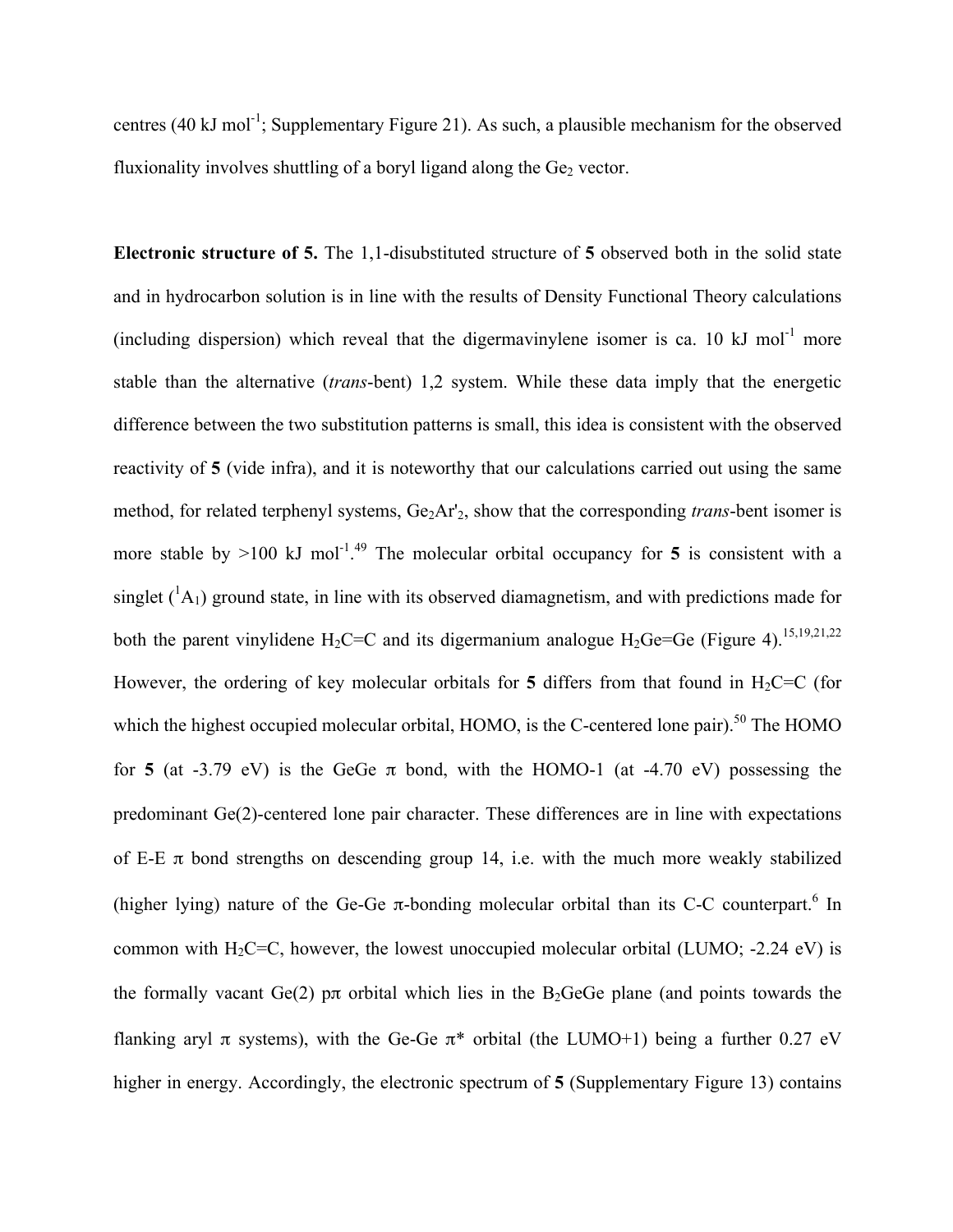a very strong band at 460 nm which features significant a contribution from the Ge=Ge  $\pi$  to  $\pi^*$ transition. Finally, in line with the notion of stabilization of the in-plane p orbital at Ge(2) via a weak arene  $\pi$  interaction, it is possible to identify a low-lying orbital (HOMO-11, -6.37 eV) which features an in-phase interaction between the Ge  $p<sub>x</sub>$  orbital and the respective flanking arene π-systems, albeit with a relatively small germanium contribution (ca.  $3\%$ ; Supplementary Figure 22).

**Reactivity.** The synthesis of **5** from **3** illustrates the lability of the boryl ancillary ligands about the  $Ge_2$  unit, a factor which is additionally reflected in the reaction chemistry of 5 (Figure 2). Thus, the 1,2-disubstitution pattern can be re-established by the addition of potassium graphite,  $KC_8$  (which regenerates 3), or by the addition of  $I^{Pr2Me2}$  (which yields mono-NHC adduct 2). The highly unsaturated nature of 5, and its relatively small HOMO-LUMO gap (ca. 150 kJ mol<sup>-1</sup>) also suggest that it should activate dihydrogen under mild conditions.<sup>33</sup> This hypothesis is borne out by experiment: **5** takes up two equivalents of  $H_2$  at 4 atm pressure and 318 K. The product so generated, however, is shown by both  ${}^{1}H$  NMR and X-ray crystallography to be the symmetrical 1,2-diboryl-digermane {(HCDippN)2B}(H)2GeGe(H)2{B(NDippCH)2} (**6**; Figure 5 and Supplementary Figure 17). Consistent with the idea of ready boryl migration under such conditions, the presumed intermediate of composition (boryl)<sub>2</sub>Ge<sub>2</sub>(H)<sub>2</sub> (that is, the product of uptake of the first equivalent of  $H_2$ ) is calculated to prefer a 1,2-diboryl-digermene geometry over other less symmetrical alternatives by  $> 20 \text{ kJ}$  mol<sup>-1</sup> (Supplementary Figure 20).

Digermavinylidene 5 is thus uniquely stable as a compound of the type  $E_2R_2$  featuring a 1,1-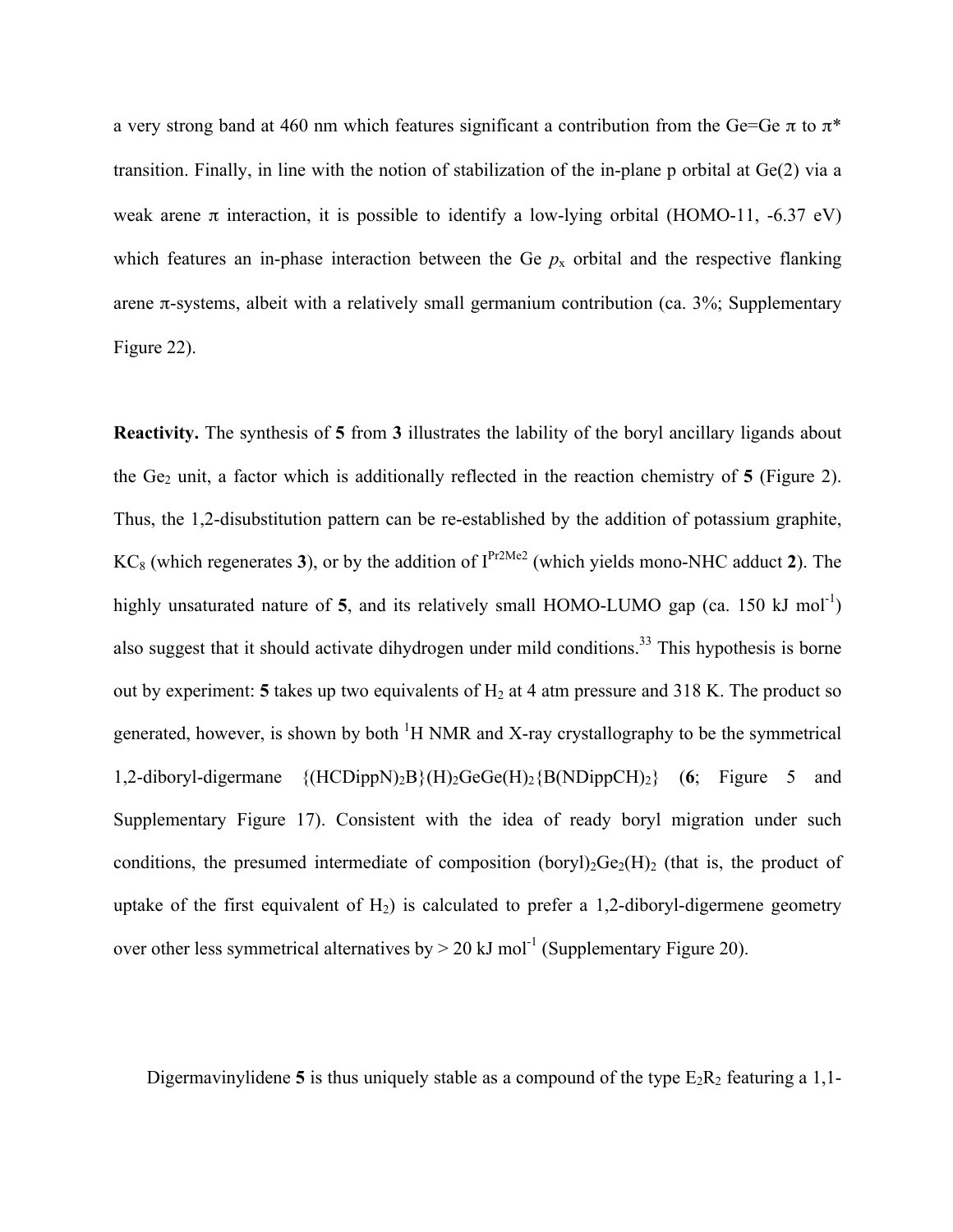disubstitution pattern. Steric influences on the relative stabilities of germanium systems of this type have been probed computationally:  $H_2$ GeGe is calculated to be 36 kJ mol<sup>-1</sup> more stable than HGeGeH, while related bulky aryl derivatives favour the ArGeGeAr isomer by  $>70$  kJ mol<sup>-1.49</sup> Although the boryl substituent employed in **5** is undoubtedly bulky, the use of a five-membered heterocycle (rather than a six-membered aryl substituent) reduces the steric pressure exerted by the *ortho* Dipp groups in comparison, for example, with Power's Ar'GeGeAr' system,<sup>28</sup> particularly given the greater length of Ge-B (vs. Ge-C) bonds in such systems (2.057(4) Å and 2.033(2) Å for **2** and **5**, respectively, *vs.* 1.996(3) Å for Ar'GeGeAr'). Moreover, the conversion of a digermyne to a digermavinylidene is effectively an intramolecular disproportionation reaction, converting two formally  $Ge^{I}$  centers to  $Ge^{II}$  and  $Ge^{0}$ . Similar net processes have been reported for group 13 metals in the presence of boryl ligands, with the generation of  $(boryl)<sub>2</sub>M<sup>II</sup>$ radicals ( $M = Ga$ , In, Tl) and elemental metal from  $M<sup>I</sup>$  precursors being driven, at least in part, by the stabilization of the higher oxidation state by the strongly  $\sigma$ -donating boryl group.<sup>41</sup> The observation of the digermavinylidene structure for **5**, conceivably relies on similar electronic effects promoting the formation of  $Ge^{II}$ , allied to (weak) arene  $\pi$ -stabilization of the  $Ge^{0}$  center by the flanking Dipp groups.

#### **Methods**

Manipulations were carried out under a dry, oxygen-free argon or dinitrogen atmosphere, with reagents dissolved or suspended in aprotic solvents, and combined or isolated using cannula and glove box techniques.  $(I^{Pr2Me2})$ GeCl{B(NDippCH)<sub>2</sub>} (1) was synthesized from  $(I^{Pr2Me2})$ GeCl<sub>2</sub> and  $(thf<sub>2</sub>Li{B(NDippCH)<sub>2</sub>}$  in diethyl ether.  $(I<sup>Pr2Me2</sup>) {(HCDippN)<sub>2</sub>B}{GeGe{B(NDippCH)<sub>2</sub>}}$  (2) and  $K_2$ [ $\{ (HCDippN)_2B \}$ GeGe $\{ B(NDippCH)_2 \}$ ] (3) were synthesized from 1 via reduction chemistry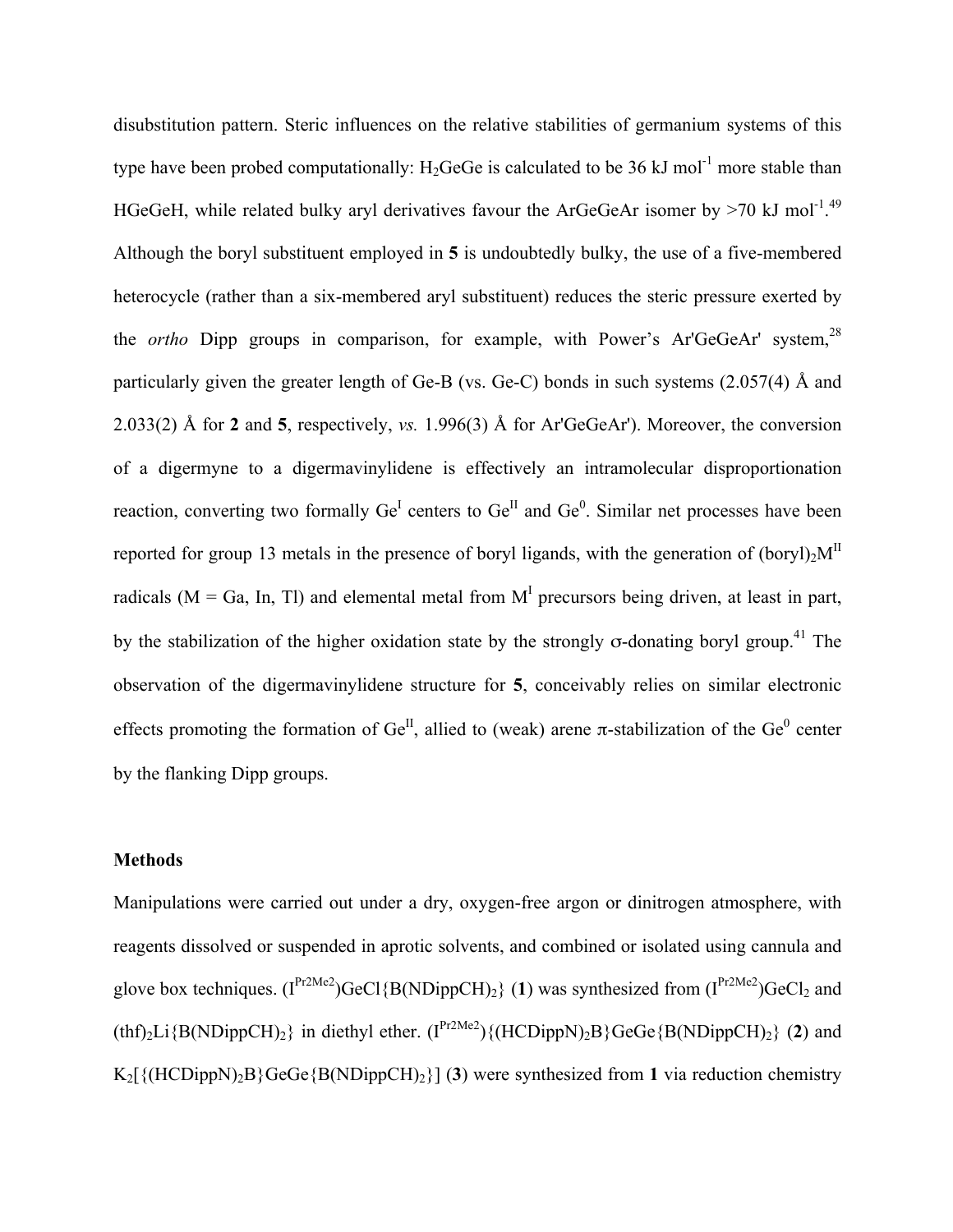in toluene solution using  $[\{HC(MeCMesN)_2\}Mg]_2$  (Mes = 2,4,6-Me<sub>3</sub>C<sub>6</sub>H<sub>2</sub>) and potassium graphite, respectively. **2** was recrystallized from hexane, **3** from a *ca.* 2:1 mixture of hexane and toluene.  $\{(\text{HCDippN})_2B\}_2$ GeGe (5) was synthesized by adding a solution of 3 in benzene to two equivalents of either  $[Cp_2Fe][BAr_4]$  or  $[Ph_3C][B(C_6F_5)_4]$ , and recrystallized from pentane. The germanium hydrides  $(I^{Pr2Me2})\{(HCDippN)_2B\}GeGe(H)_2\{B(NDippCH)_2\}$  (4) and  $\{(HCDippN)_2B\}(H)_2GeGe(H)_2\{B(NDippCH)_2\}$  (6) were synthesized from solutions of 2 and 5, respectively (in hexane or pentane), by exposure to H2. Reaction of **5** with potassium graphite led to the regeneration of **3**, while reaction of **5** with  $I^{Pr2Me2}$  was shown to give rise to mono-carbene adduct **2**. We characterized new compounds by elemental analysis, UV/Visible spectroscopy (for compounds **2**, **3** and **5** which contain Ge=Ge double bonds), cyclic voltammetry (for **2** and **5**), and multinuclear NMR spectroscopy; the structures of all new compounds  $1 - 6$  in the solid state were determined by single-crystal X-ray diffraction studies. Density Functional Theory (DFT), as implemented in the Amsterdam Density Functional code, has been employed to calculate molecular geometries, orbital energies and compositions, and electronic transition energies.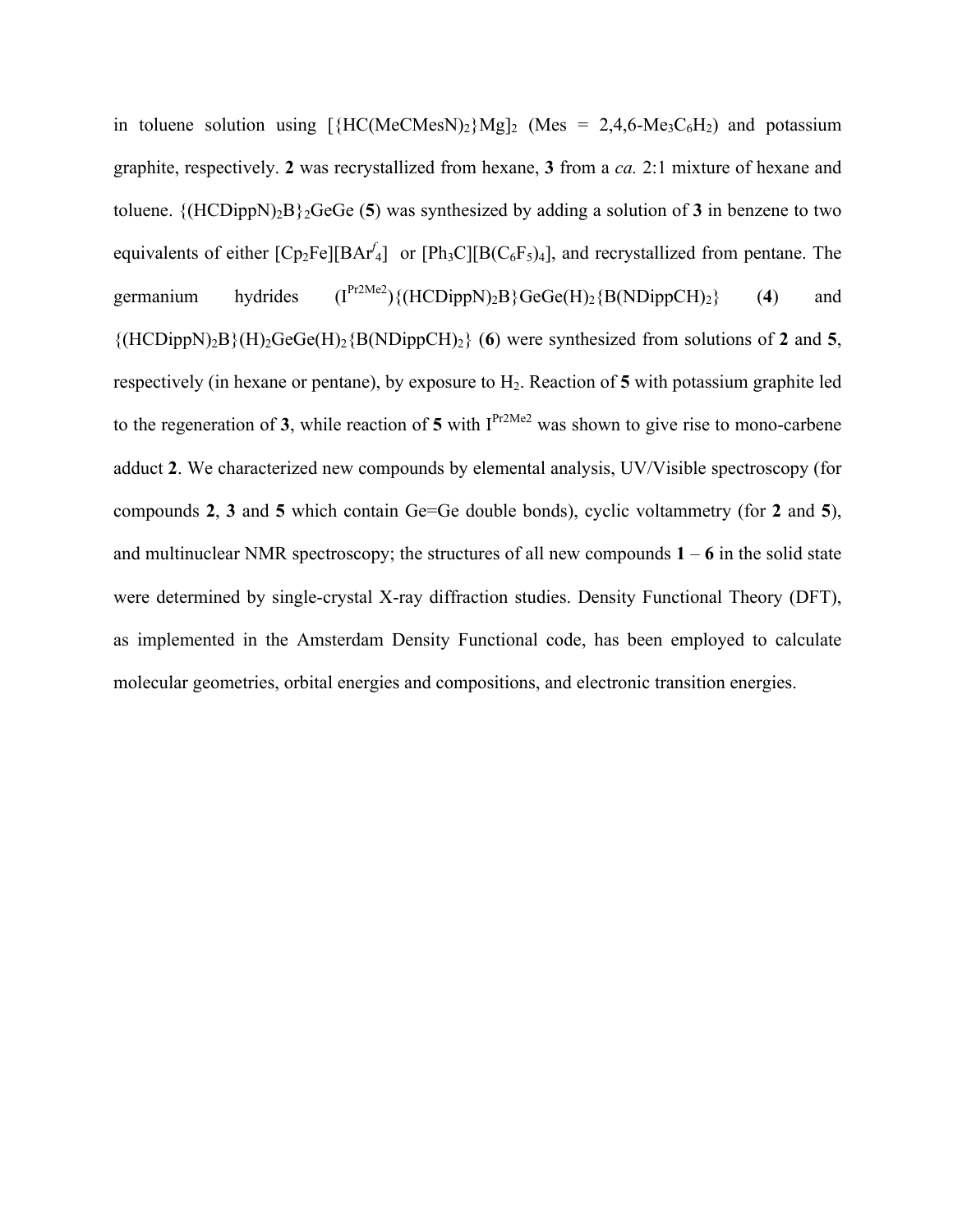#### **References**

- 1. DeKock, R. L. & Gray H. B. *Chemical structure and bonding.* (University Science Books, Sausalito, 1989).
- 2. Simonetta, M. & Gavezzotti, A in Patai, S., Ed. *The chemistry of the carbon-carbon triple bond.* (Wiley, New York 1978).
- 3. Kekulé, A. Sur la constitution des substances aromatiques. *Bull. Soc. Chim. Fr.* **3**, 98-110 (1865).
- 4. Cava, M. P. & Mitchell, M. J. *Cyclobutadiene and Related Compounds.* (Academic Press, New York, 1967).
- 5. Eaton, P. E. & Cole, T. W. Cubane. *J. Am. Chem. Soc.* **86**, 3157-3158 (1964).
- 6. Fischer, R. C. & Power, P. P.  $\pi$ -Bonding and the lone pair effect in multiple bonds involving heavier main group elements: developments in the new millennium. *Chem. Rev.* **110**, 3877- 3923 (2010).
- 7. Power, P. P. Bonding and reactivity of heavier group 14 element alkyne analogues. *Organometallics* **26**, 4362-4372 (2007).
- 8. Lee, V. Y. & Sekiguchi, A. Aromaticity of group 14 organometallics: experimental aspects. *Angew. Chem. Int. Ed.* **46**, 6596-6620 (2007).
- 9. Abersfelder, K., White, A. J. P., Rzepa, H. S., Scheschkewitz, D. A tricyclic aromatic isomer of hexasilabenzene. *Science* **327**, 564-566 (2010).
- 10. Power, P. P. Main-group elements as transition metals. *Nature* **463**, 171-177 (2010).
- 11. Stang, P. J. Unsaturated carbenes. *Chem. Rev.* **78**, 383-405 (1978).
- 12. Bruce, M. I. Organometallic chemistry of vinylidene and related unsaturated carbenes. *Chem. Rev.* **91**, 197-257 (1991).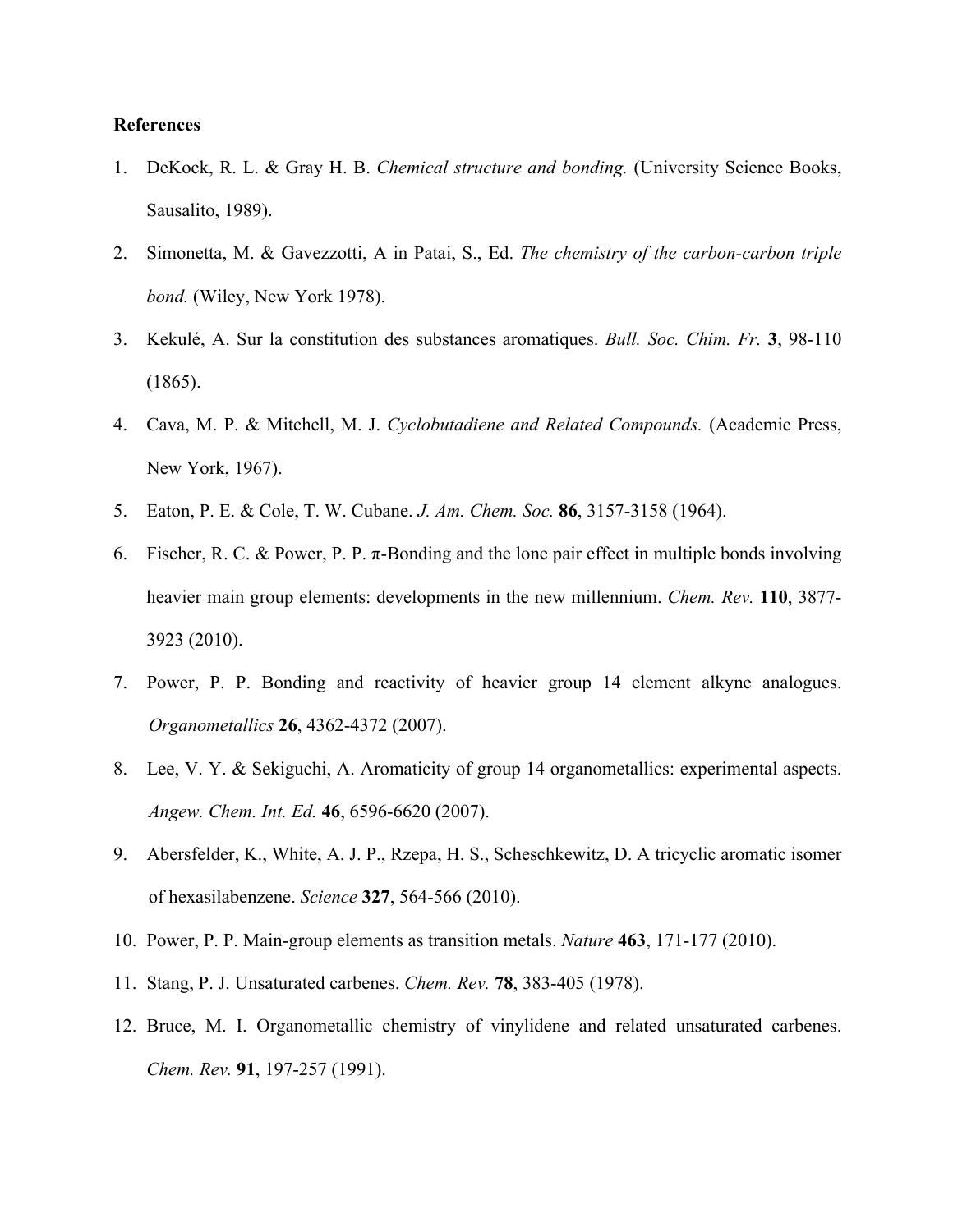- 13. Ervin, K. M., et al. Bond strengths of ethylene and acetylene. *J. Am. Chem. Soc.* **112**, 5750- 5759 (1990).
- 14. Krishnan, R., Frisch, M. J., Pople, J. A. & Schleyer, P. v. R. The vinylidene-acetylene isomerization barrier. *Chem. Phys. Lett.* **79**, 408-411 (1981).
- 15. Osamura, Y. Schaefer, H. F., III, Gray, S. K. & Miller, W. H. Vinylidene: a very shallow minimum on the  $C_2H_2$  potential energy surface. *J. Am. Chem. Soc.* **103**, 1904-1907 (1981).
- 16. Chang, N.-Y. Shen, M.-Y. & Yu, C.-H. Extended *ab initio* studies of the vinylidene– acetylene rearrangement. *J. Chem. Phys.* **106**, 3237-3242 (1997).
- 17. Stanton, J. F. & Gauss, J. Some predictions relevant to future spectroscopic observation of *S*1 vinylidene. *J. Chem. Phys.* **101**, 3001-3005 (1994).
- 18. Breidung, J., et al. Difluorovinylidene, F2C=C. *Angew. Chem. Int. Ed. Engl.* **36**, 1983-1985 (1997).
- 19. Brody, H. K., Magers, D. H. & Leszczyński, J. Ab initio studies of methylenecarbene and isoelectronic species. *Struct. Chem.* **6**, 293-300 (1995).
- 20. Nagase, S., Kobayashi, K. & Takagi, N. Triple bonds between heavier Group 14 elements. A theoretical approach. *J. Organomet. Chem.* **611**, 264-271 (2000).
- 21. Lein, M., Krapp, A. & Frenking, G. Why do the heavy-atom analogues of acetylene  $E_2H_2$  (E = Si−Pb) exhibit unusual structures? *J. Am. Chem. Soc.* **127**, 6290-6299 (2005).
- 22. Landis, C. R. & Weinhold, F. Origin of trans-bent geometries in maximally bonded transition metal and main group molecules. *J. Am. Chem. Soc.* **128**, 7335-7345 (2006).
- 23. Rivard, E. Group 14 inorganic hydrocarbon analogues. *Chem. Soc. Rev.* **45**, 989-1003 (2016).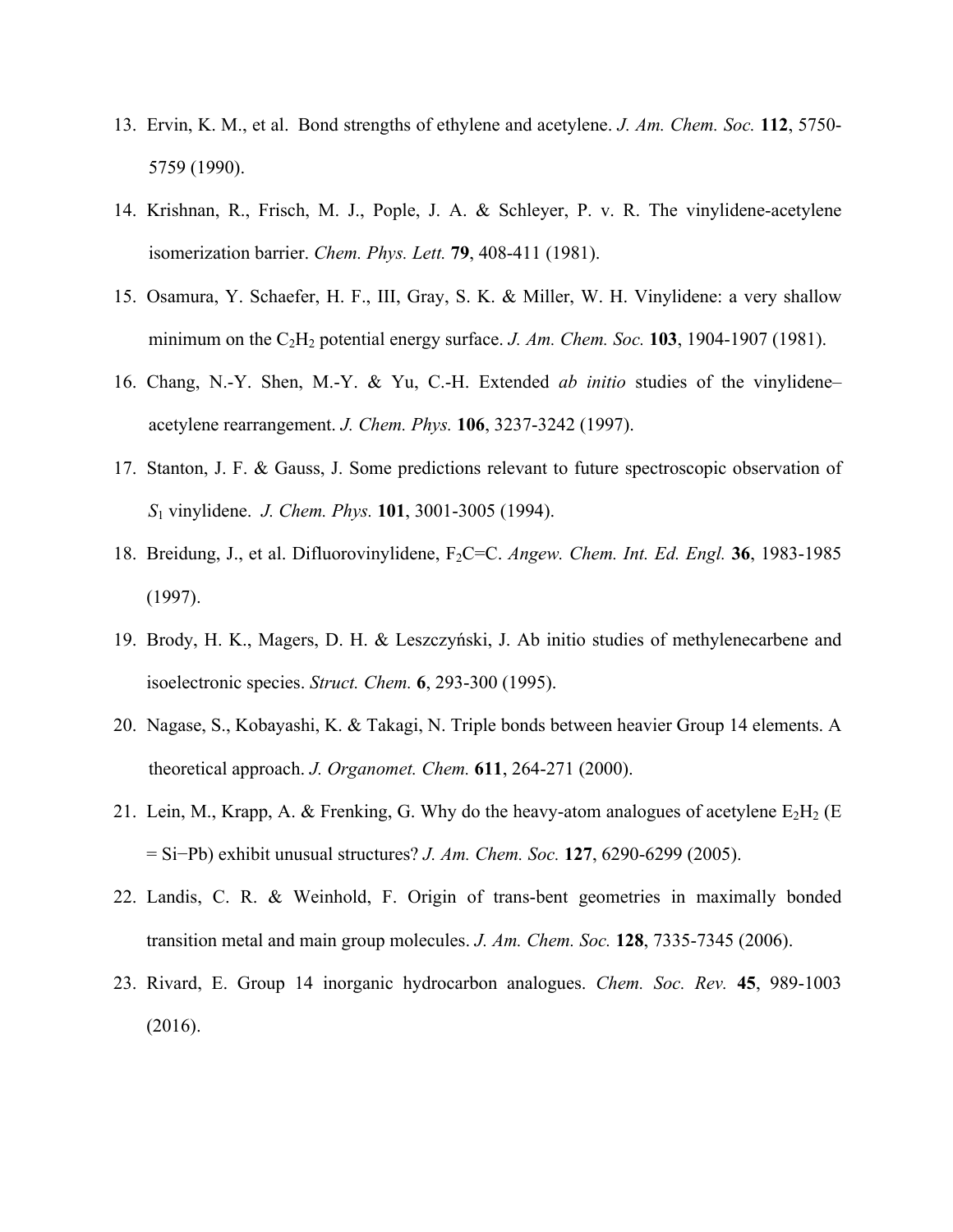- 24. Harper, W. W., et al. Laser spectroscopic detection of the simplest unsaturated silylene and germylene. *J. Am. Chem. Soc.* **119**, 8361-8362 (1997).
- 25. Chardonnier, M., Bogey, M., Demuynck, C. & Destombes, J.-L. Nonclassical structures in silicon-containing molecules: the monobridged isomer of  $Si<sub>2</sub>H<sub>2</sub>$ . *J. Chem. Phys.* **97**, 7984-7989 (1992).
- 26. Pu, L., Twamley, B. & Power, P. P. Synthesis and characterization of 2,6-  $Trip<sub>2</sub>H<sub>3</sub>C<sub>6</sub>PbPbC<sub>6</sub>H<sub>3</sub> - 2,6-Trip<sub>2</sub> (Trip = C<sub>6</sub>H<sub>2</sub> - 2,4,6-i-Pr<sub>3</sub>)$ : a stable heavier group 14 element analogue of an alkyne. *J. Am. Chem. Soc.* **122**, 3524-3525 (2000).
- 27. Phillips, A. D., Wright, R. J., Olmstead, M. M. & Power P. P. Synthesis and characterization of 2,6-Dipp<sub>2</sub>-H<sub>3</sub>C<sub>6</sub>SnSnC<sub>6</sub>H<sub>3</sub>-2,6-Dipp<sub>2</sub> (Dipp = C<sub>6</sub>H<sub>3</sub>-2,6-Pr<sup>i</sup><sub>2</sub>): a tin analogue of an alkyne. *J. Am. Chem. Soc.* **124**, 5930-5931 (2002).
- 28. Stender, M., Phillips, A. D., Wright, R. J. & Power, P. P. Synthesis and characterization of a digermanium analogue of an alkyne. *Angew. Chem. Int. Ed.* **41**, 1785-1787 (2002).
- 29. Sekiguchi, A., Kinjo, R. & Ichinohe, M. A stable compound containing a silicon-silicon triple bond. *Science* **305**, 1755-1757 (2004).
- 30. Jana, A., Huch, V. & Scheschkewitz, D. NHC-stabilized silagermenylidene: a heavier analogue of vinylidene. *Angew. Chem. Int. Ed.* **52**, 12179-12182 (2013).
- 31. Jana, A., Majumdar, M., Huch, V., Zimmer, M. & Scheschkewitz, D. NHC-coordinated silagermenylidene functionalized in allylic position and its behaviour as a ligand. *Dalton Trans.* **43**, 5175-5181 (2014).
- 32. Ghana, P., Arz, M. I., Das, U., Schnakenburg, G. & Filippou, A. C. Si=Si double bonds: synthesis of an NHC-stabilized disilavinylidene. *Angew. Chem. Int. Ed.* **54**, 9980-9985 (2015).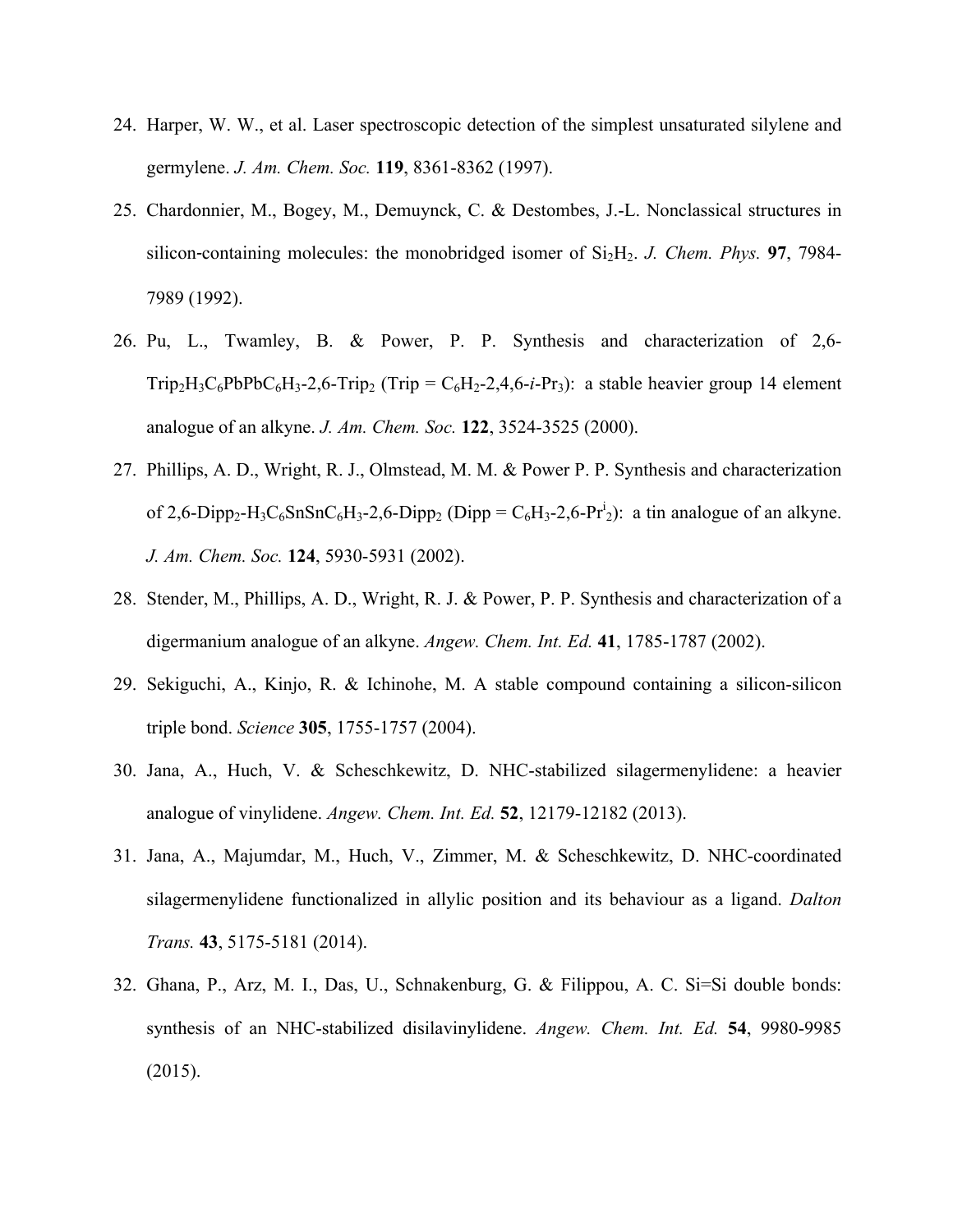- 33. Leung, W. P., Chan, Y.-C. & So, C.-W. Chemistry of heavier group 14 base-stabilized heterovinylidenes. *Organometallics* **34**, 2067-2085 (2015).
- 34. Spikes, G. H., Fettinger, J. C. & Power, P. P. Facile activation of dihydrogen by an unsaturated heavier main group compound. *J. Am. Chem. Soc.* **127**, 12232-12233 (2005).
- 35. Fischer, R. C., Pu, L., Fettinger, J. C., Brynda, M. A. & Power, P. P. Very large changes in bond length and bond angle in a heavy group 14 element alkyne analogue by modification of a remote ligand substituent. *J. Am. Chem. Soc.* **128**, 11366-11367 (2006).
- 36. Sugiyama, Y., et al. Synthesis and properties of a new kinetically stabilized digermyne: new insights for a germanium analogue of an alkyne. *J. Am. Chem. Soc.* **128**, 1023-1031 (2006).
- 37. Li, J., Schenk, C., Goedecke, C., Frenking, G. & Jones, C. A digermyne with a Ge–Ge single bond that activates dihydrogen in the solid state. *J. Am. Chem. Soc.* **133**, 18622-18625 (2011).
- 38. Hadlington, T. J., Hermann, M., Li, J., Frenking, G. & Jones, C. Activation of  $H_2$  by a multiply bonded amido-digermyne: evidence for the formation of a hydrido-germylene. *Angew. Chem. Int. Ed.* **52**, 10199-10203 (2013).
- 39. Sasamori, T., et al. Synthesis and reactions of a stable 1,2-diaryl-1,2-dibromodisilene: a precursor for substituted disilenes and a 1,2-diaryldisilyne. *J. Am. Chem. Soc.* **130**, 13856- 13857 (2008).
- 40. Protchenko, A. V., et al. A stable two-coordinate acyclic silylene. *J. Am. Chem. Soc.* **134**, 6500-6503 (2012).
- 41. Protchenko, A. V., et al. Stable GaX2, InX2 and TlX2 radicals. *Nature Chem.* **6**, 315-319 (2014).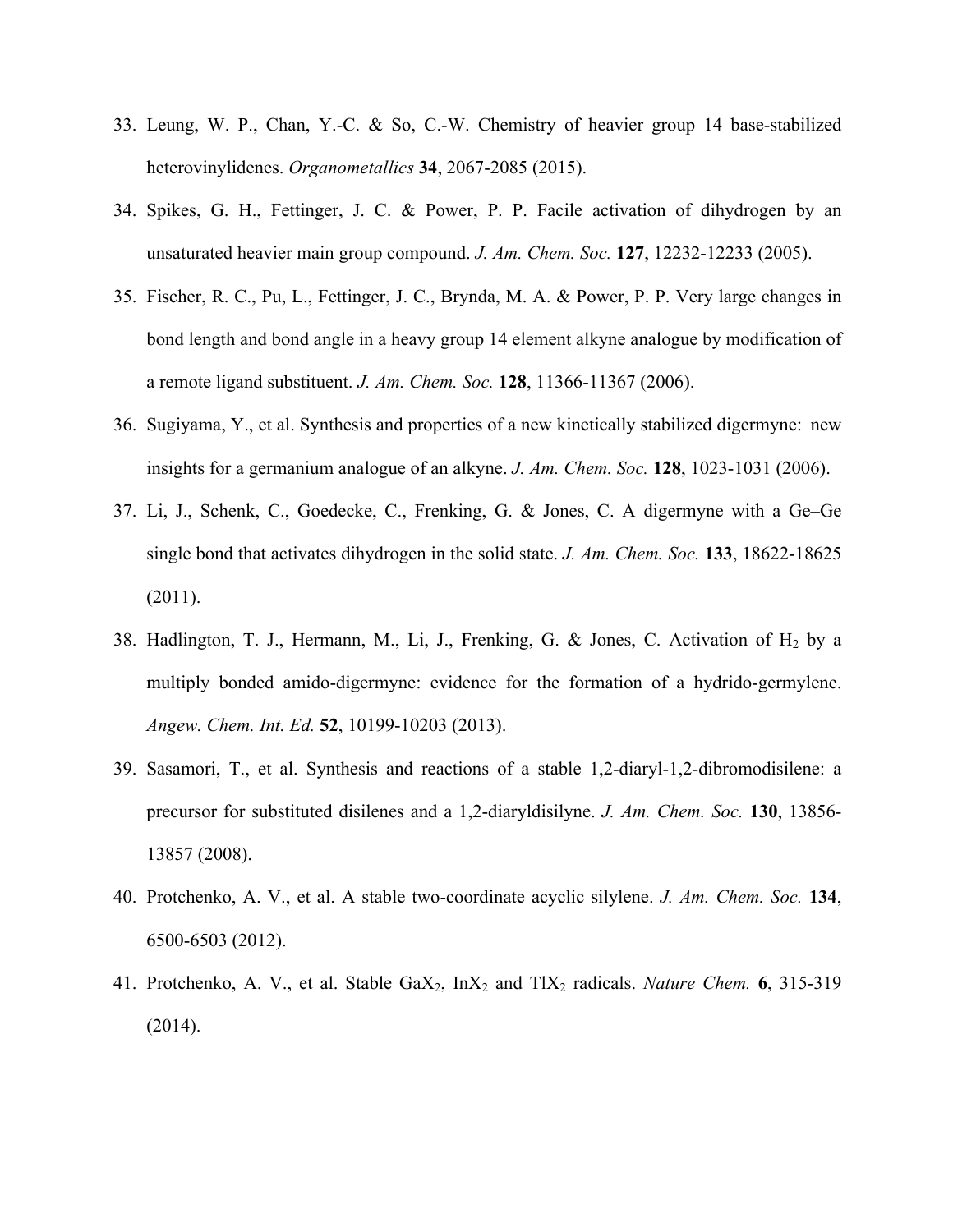- 42. Braunschweig, H., Dewhurst, R.D. & Schneider, A. Electron-precise coordination modes of boron-centered ligands. *Chem. Rev.* **110**, 3924-3957 (2010).
- 43. Segawa, Y., Yamashita, M. & Nozaki, K. Boryllithium: isolation, characterization, and reactivity as a boryl anion. *Science* **314**, 113-115 (2006).
- 44. Rupar, P. A., Staroverov, V. N., Ragogna, P. J. & Baines, K. M. A germanium(II)-centered dication. *J. Am. Chem. Soc*. **129**, 15138-15139 (2007).
- 45. Green, S. P., Jones, C. & Stasch, A. Stable magnesium(I) compounds with Mg-Mg bonds. *Science* **318**, 1754-1757 (2007).
- 46. Pu, L., et al. Germanium and tin analogues of alkynes and their reduction products. *J. Am. Chem. Soc.* **125**, 11626-11636 (2003).
- 47. Cui, C., Olmstead, M. M., Fettinger, J. C., Spikes, G. H. & Power, P. P. Reactions of the heavier group 14 element alkyne analogues Ar'EEAr' (Ar' =  $C_6H_3$ -2,6( $C_6H_3$ -2,6-Pr<sup>*i*</sup><sub>2</sub>)<sub>2</sub>; E = Ge, Sn) with unsaturated molecules: probing the character of the EE multiple bonds. *J. Am. Chem. Soc.* **127**, 17530-17541 (2005).
- 48. Broeckaert, L., Geerlings, P., Růžička, A., Willem, R. & De Proft, F. Can aromatic π-clouds complex divalent germanium and tin compounds? A DFT study. *Organometallics* **31**, 1605- 1617 (2012).
- 49. Takagi, N. & Nagase, S. Substituent effects on germanium−germanium and tin−tin triple bonds. *Organometallics* **20**, 5498-5500 (2001).
- 50. Kostić, N. & Fenske, R. F. Molecular orbital study of bonding, conformations, and reactivity of transition-metal complexes containing unsaturated organic ligands. Electrophilic and nucleophilic additions to acetylide, vinylidene, vinyl, and carbene ligands. *Organometallics*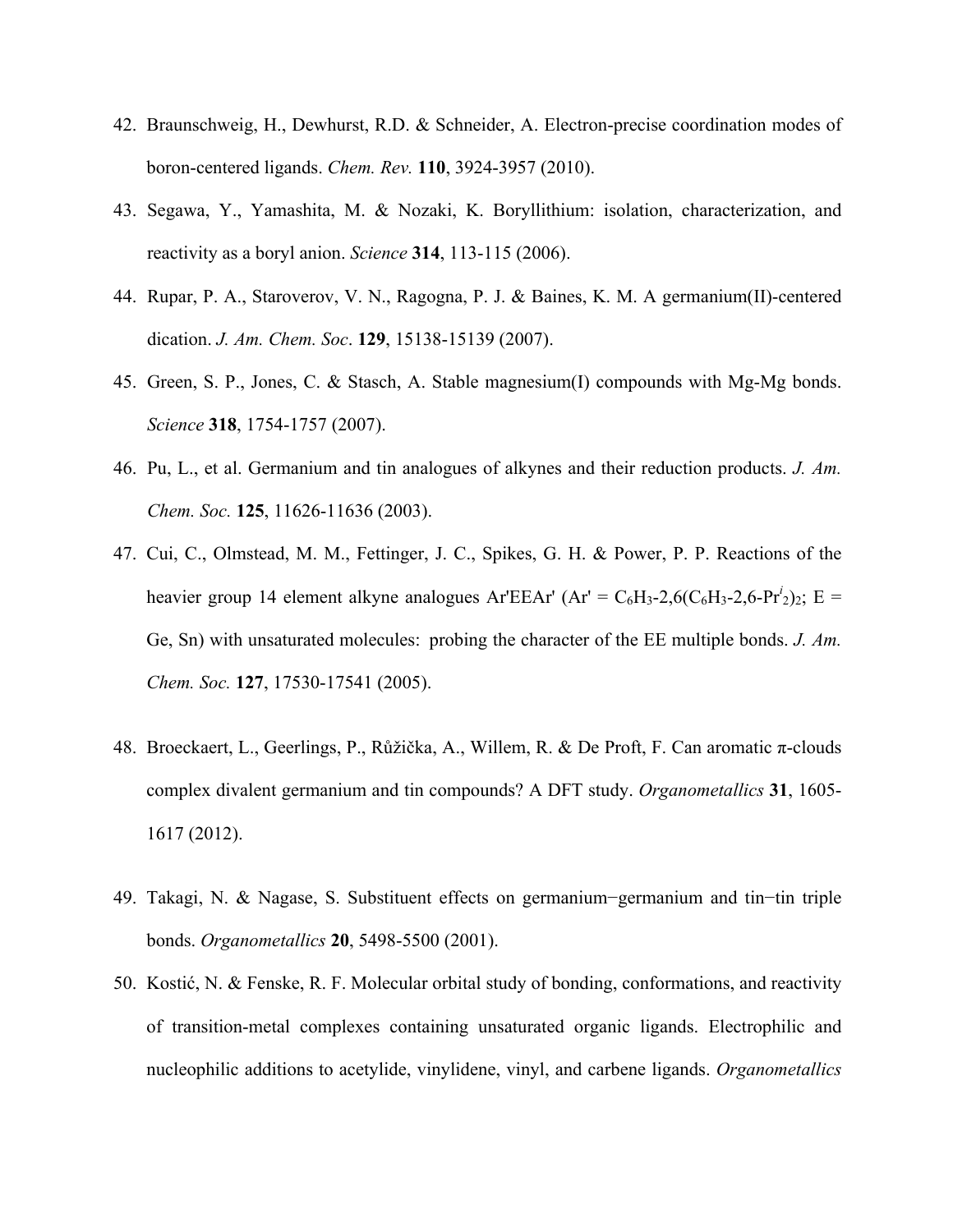, 974-982 (1982).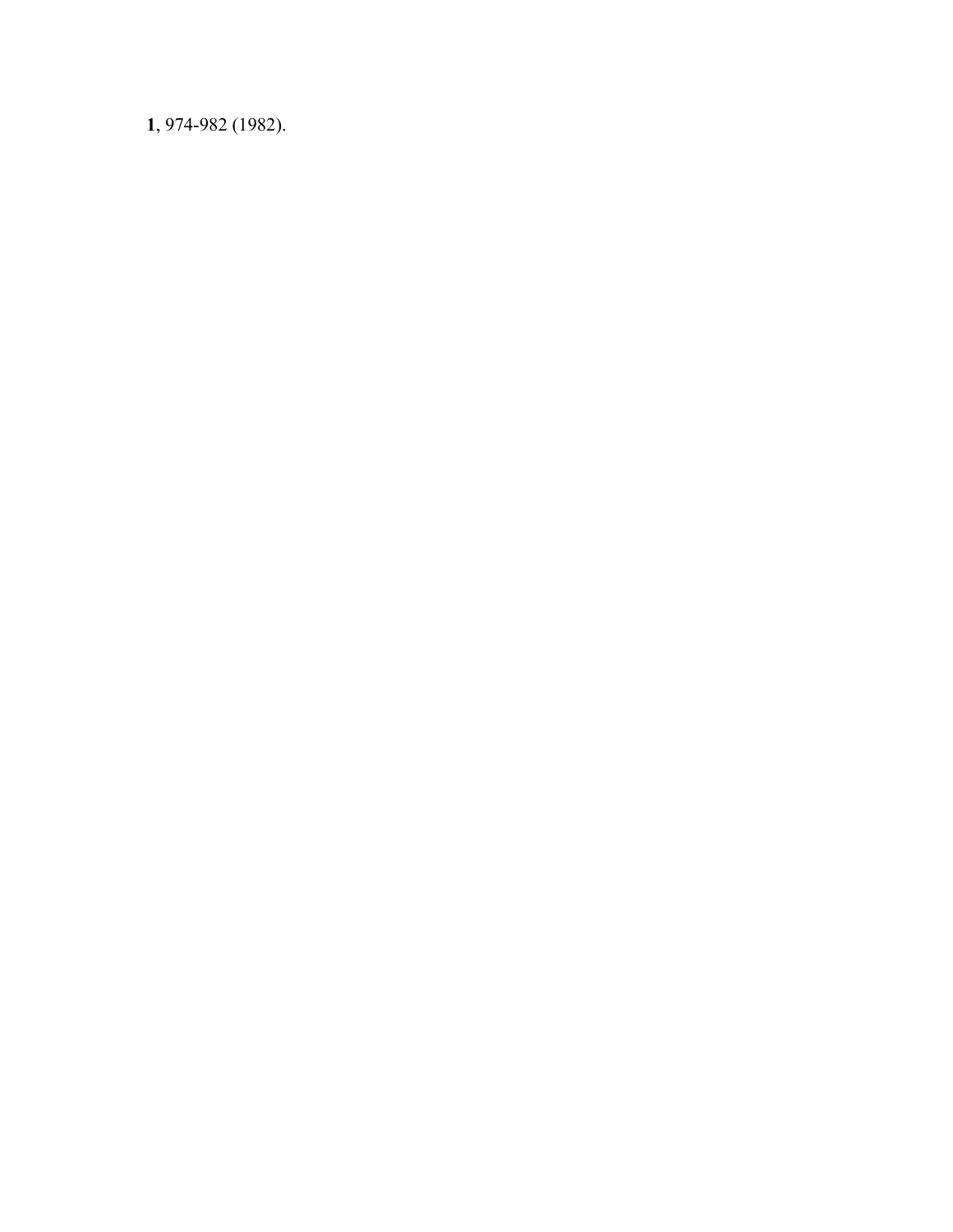**Supplementary Information** is linked to the online version of the paper at www.nature.com/nature.

**Acknowledgments** This work was supported by the Marie Curie IEF programme of the European Union (PIEF-GA-2013-622806) and EPSRC (EP/L025000/1).

**Author Contributions** A.R. synthesized and characterized the compounds. J.C. collected the single-crystal X-ray crystallographic data and solved the crystal structures. A.R. and H.N. carried out the DFT calculations. S.A. generated and managed the project and wrote the manuscript. All authors discussed the results and commented on the manuscript.

**Author Information** X-ray crystallographic data for compounds **1**, **2**, **3**, **4**, **5** and **6** are freely available from the Cambridge Crystallographic Data Centre (CCDC 1447808-1447813). Reprints and permissions information is available at www.nature.com/reprints. The authors declare no competing financial interests. Correspondence and requests for materials should be addressed to S.A. (simon.aldridge@chem.ox.ac.uk).

**Competing financial interests** The authors declare no competing financial interests.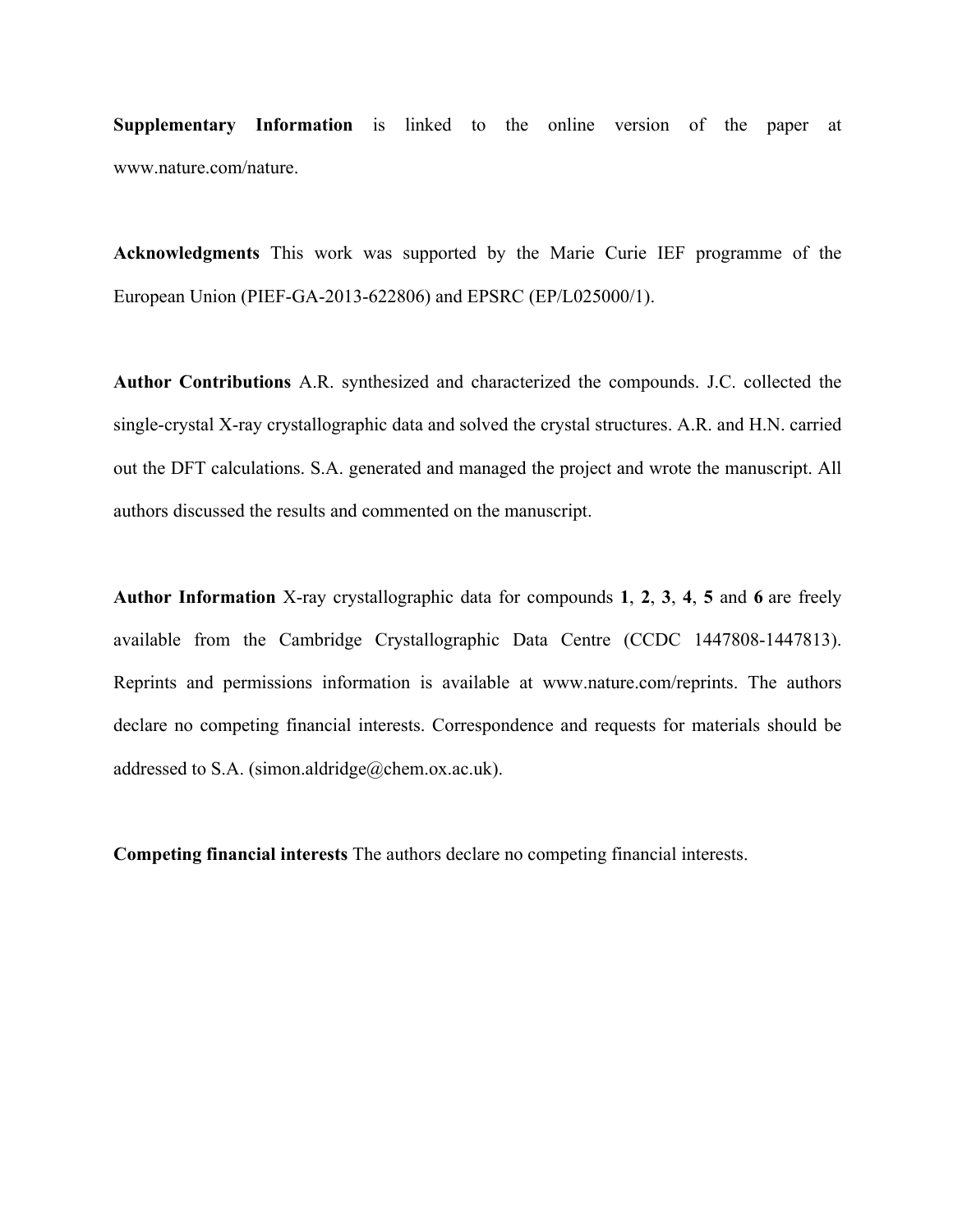### **Affiliations**

# **<sup>1</sup>Inorganic Chemistry Laboratory, Department of Chemistry, University of Oxford, South**

## **Parks Road, Oxford, UK OX1 3QR.**

Arnab Rit,<sup>1</sup> Jesús Campos,<sup>1</sup> Haoyu Niu,<sup>1</sup> and Simon Aldridge\*<sup>,1</sup>

\* To whom correspondence should be addressed. E-mail: simon.aldridge@chem.ox.ac.uk (SA)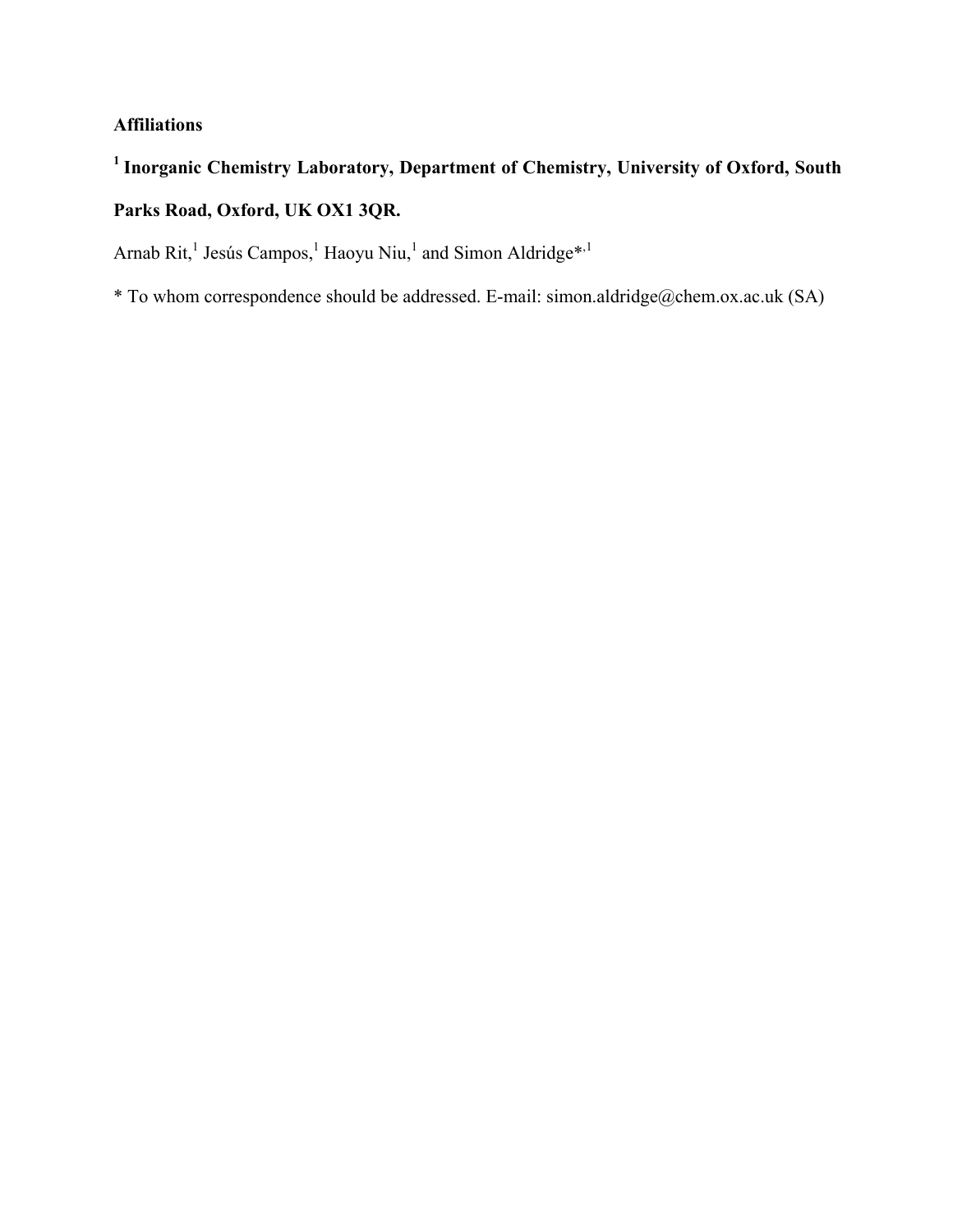## **Supplementary Information**

General considerations and starting material preparations; synthetic, spectroscopic and analytical data for new compounds; X-ray crystallographic studies; computational details (including TD-DFT); CIFs for all crystal structures.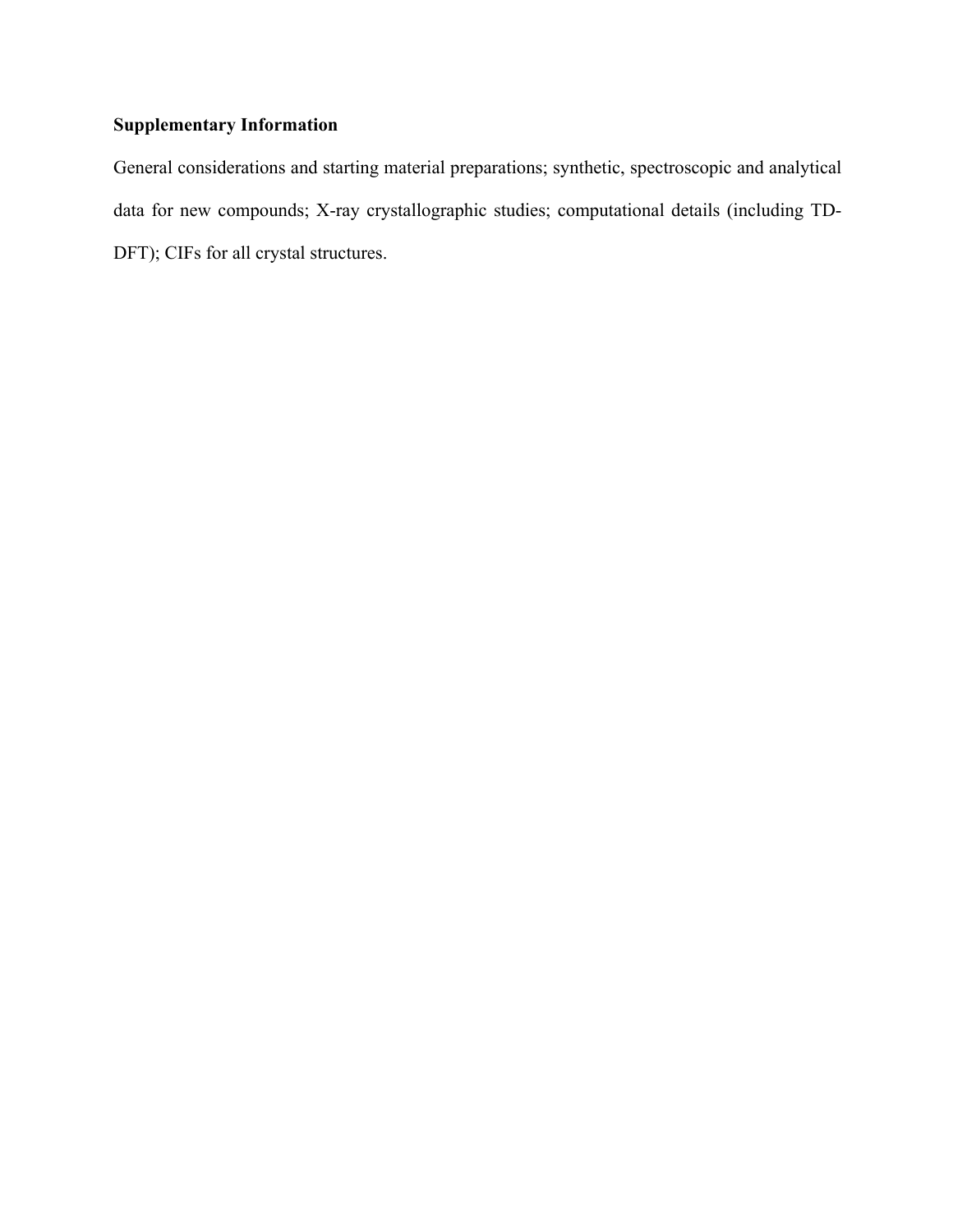

**Figure 1.** Isomeric forms of E2H2. Depicted are alkyne-like (**A**), *trans*-bent (**B**), mono- and bis(hydride) bridged (**C**, **D**) and vinylidene isomers (**E**), with calculated relative energies taken from the literature for  $E = Ge$ ).<sup>20</sup>



**Figure 2.** Synthesis of digermavinylidene **5** and related digermanium systems **2** and **3**. Reduction of NHC-stabilized chlorogermylene 1 yields either the singly base-stabilized Ge<sup>I</sup><sub>2</sub> dimer 2 (using a Mg<sup>I</sup> reductant), or the more highly reduced base-free  $Ge^0$ <sub>2</sub> dianion **3** (using a more powerful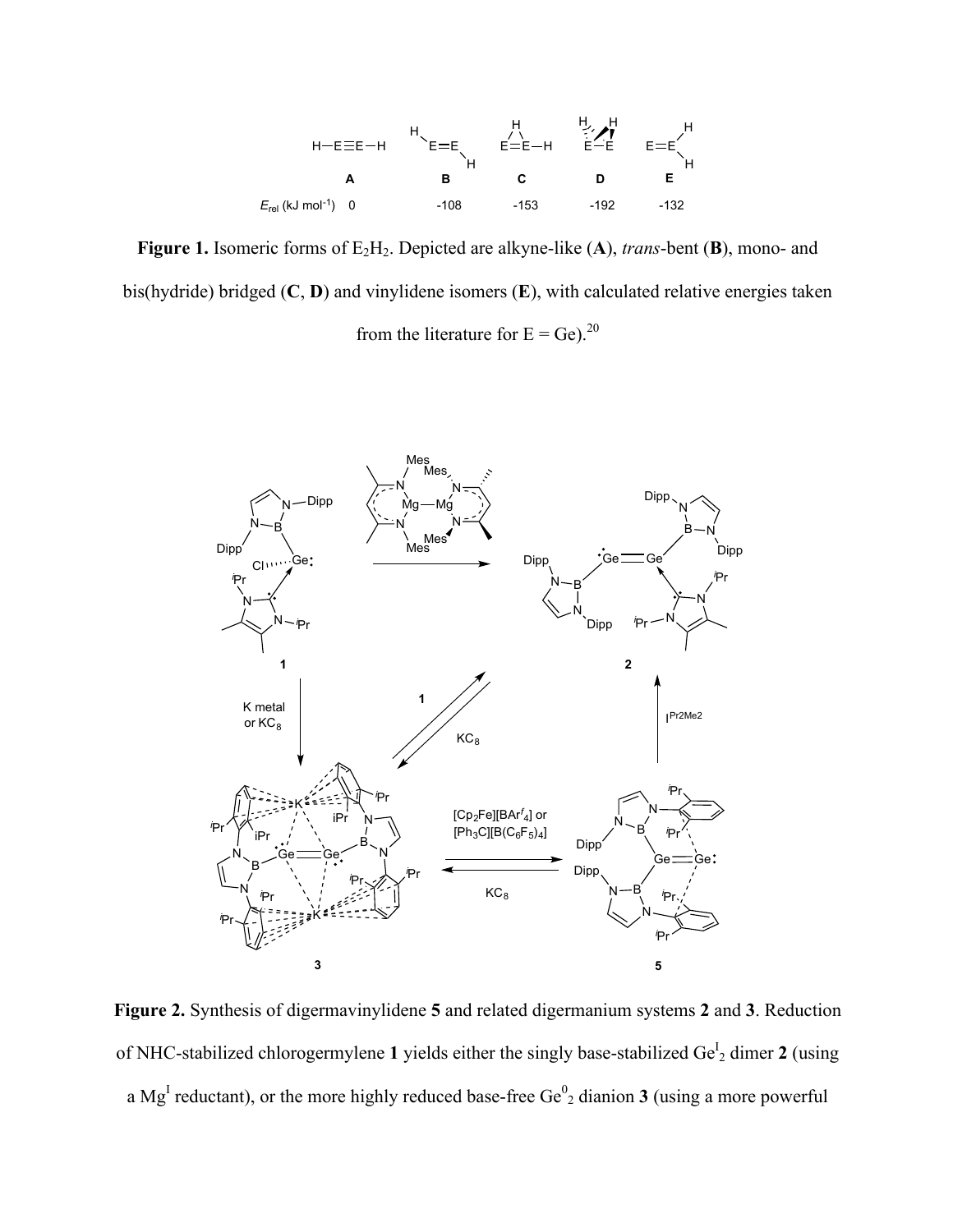potassium reducing agent). Subsequent oxidation of **3** using two equivalents of a one-electron chemical oxidant (ferrocenium or trityl salts) yields digermavinylidene **5**, via a 1,2-boryl migration.  $[I^{Pr2Me2} = 1,3$ -diisopropyl-4,5-dimethyl-imidazolylidene; Mes = 2,4,6-trimethylphenyl; Dipp = 2,6-di*iso*propylphenyl]



**Figure 3.** Molecular structures (a) of **3**, and (b) of **5** as determined by X-ray crystallography. Displacement ellipsoids are set at the 40% level; hydrogen atoms have been omitted and isopropyl groups drawn in wireframe format for clarity. Selected bond distances and angles are as follows: (for **3**): Ge(1)-Ge(1') 2.392(1) Å, Ge(1)-B(1b) 2.097(8) Å, B(1b)-Ge(1)-Ge(1') 102.5(2)<sup>o</sup>; (for 5): Ge(1)-Ge(2) 2.312(1) Å; Ge(1)-B(1) 2.033(2) Å; Ge(1)-B(2) 2.033(2) Å; Ge(2)-C(3) 2.904(2) Å; Ge(2)-C(29) 2.917(2) Å, B(1)-Ge(1)-Ge(2)  $108.5(1)$ <sup>o</sup>, B(1)-Ge(1)-B(2)  $142.6(1)$ <sup>o</sup>, B(2)-Ge(1)-Ge(2)  $108.9(1)$ <sup>o</sup>, Ge(1)-B(1)-N(1)  $116.3(1)$ <sup>o</sup>, Ge(1)-B(1)-N(2)  $139.9(1)$ <sup>o</sup>.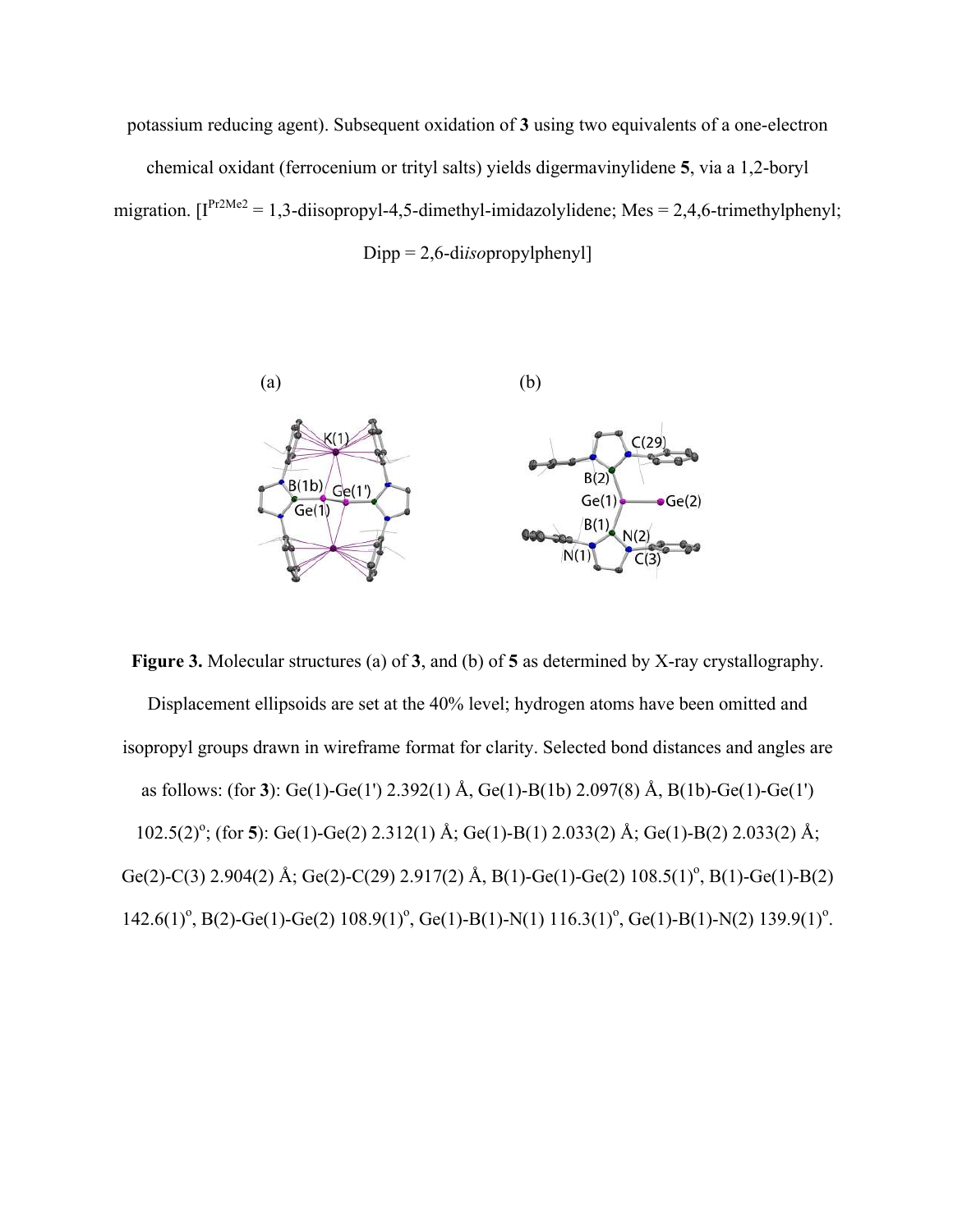

**Figure 4.** Electron density surfaces and energies for key molecular orbitals of **5**. Of the occupied orbitals (which have the phases of the wavefunction depicted in red/dark blue), the HOMO constitutes the GeGe  $\pi$ -bond, with the lower-lying HOMO-1 possessing lone pair character at the terminal germanium centre. The virtual orbitals depicted (phases shown in brown/pale blue) feature π-type contributions from the terminal germanium atom either in the  $GeB<sub>2</sub>$  plane (LUMO) or perpendicular to it (LUMO+1). The latter orbital possesses GeGe  $\pi^*$  character. [HOMO = highest occupied molecular orbital; LUMO = lowest unoccupied molecular orbital]